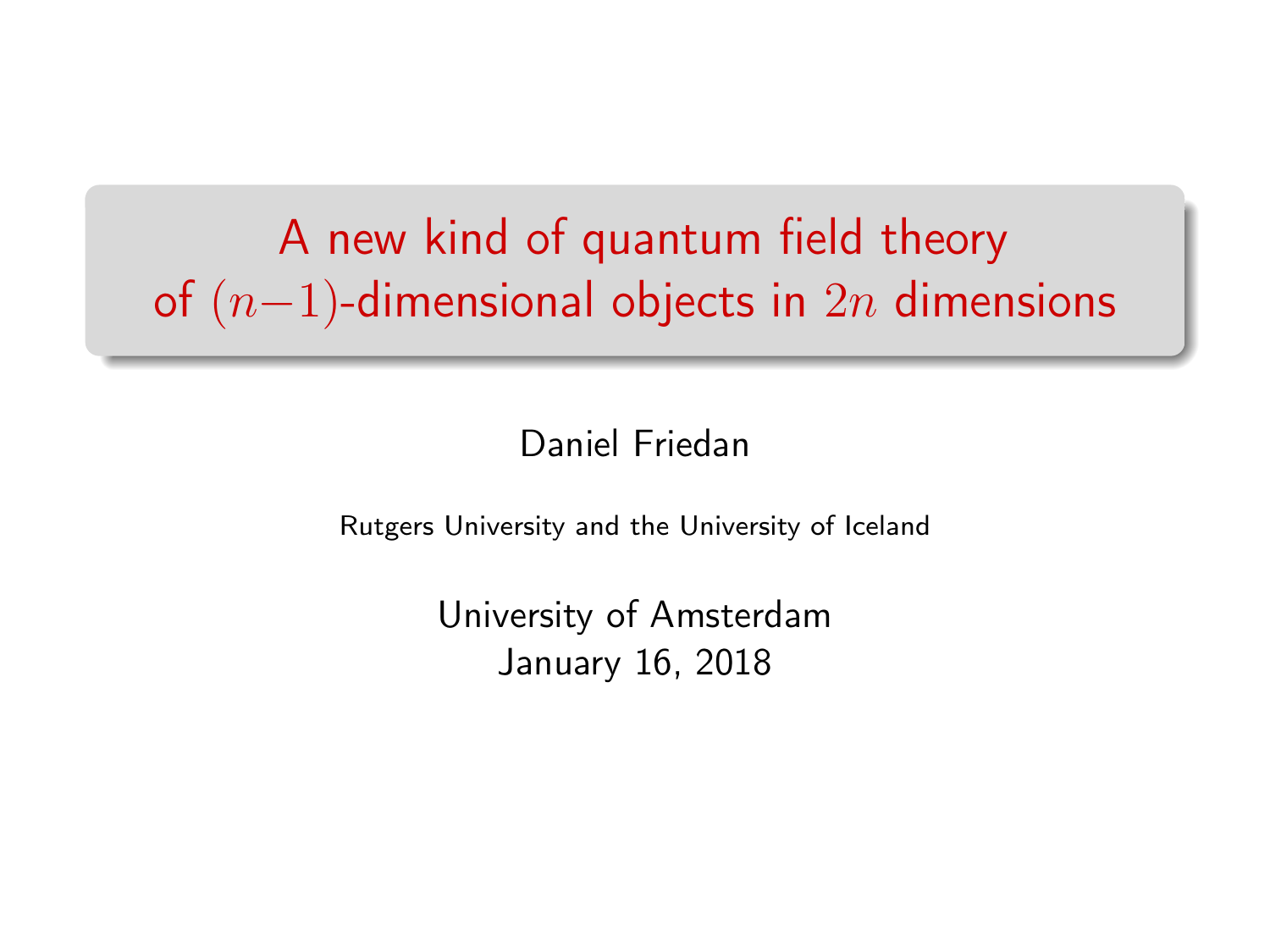#### Abstract

I describe a project to open a new territory of quantum field theory where the fields live not on space-time but on certain complete metric spaces of  $(n-1)$ -dimensional objects in a 2n-dimensional space-time manifold  $M$ .

These metric spaces are "quasi Riemann surfaces"; their geometric properties are formally analogous to Riemann surfaces.

Every construction of an ordinary 2d conformal field theory is to give an analogous construction of a cft on the quasi Riemann surfaces, and thereby a cft on space-time.

The global symmetry group of the 2d cft will become a local gauge symmetry. A local quantum field theory in space-time will be constructed by restricting to small objects.

I envision a wide expanse of new quantum field theory to explore.

See <http://www.physics.rutgers.edu/~friedan/#res> for slides of the talk and other material.  $2/33$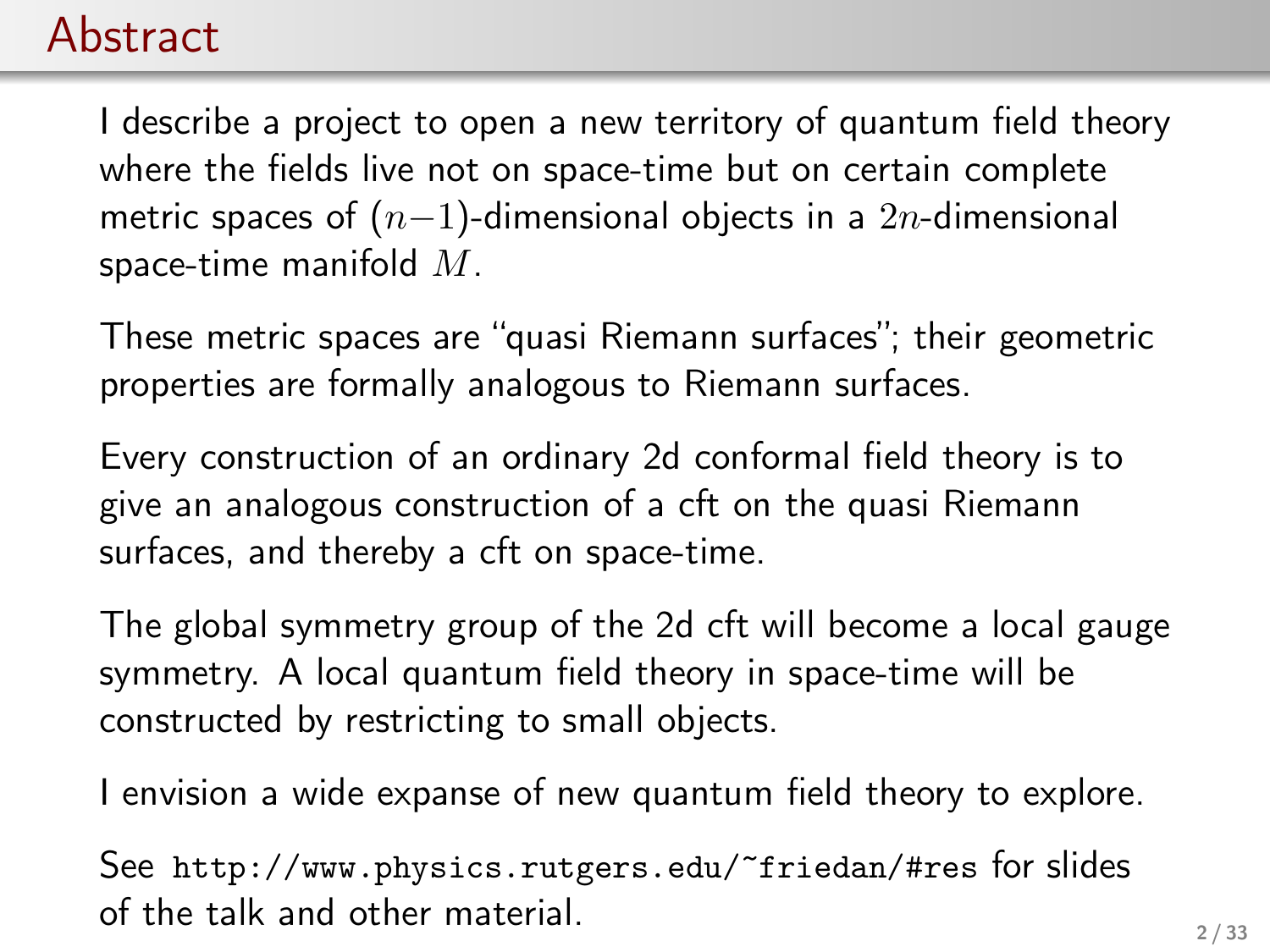#### The space-time manifold  $M$

The euclidean space-time  $M$  is

- an oriented manifold of dimension  $2n$
- compact and without boundary (for simplicity)
- with a conformal structure

The basic examples are  $M = S^{2n} = \mathbb{R}^{2n} \cup \{\infty\}.$ 

When  $n = 1$ , M is a Riemann surface.

The Hodge  $*$ -operator acting on  $n$ -forms is conformally invariant

$$
(\ast \omega)_{\nu_1 \cdots \nu_n}(x) = \omega_{\mu_1 \cdots \mu_n}(x) \frac{1}{n!} \epsilon^{\mu_1 \cdots \mu_n}{}_{\nu_1 \cdots \nu_n}(x) \qquad \ast^2 = (-1)^n
$$

Nothing else of the conformal structure will be used.

(Better "space with Hodge-\* in the middle dimension" instead of "manifold with conformal structure".)

Limitation:  $3 \neq 2n$ . For physics, maybe only  $2n = 4$ ,  $n = 2$ .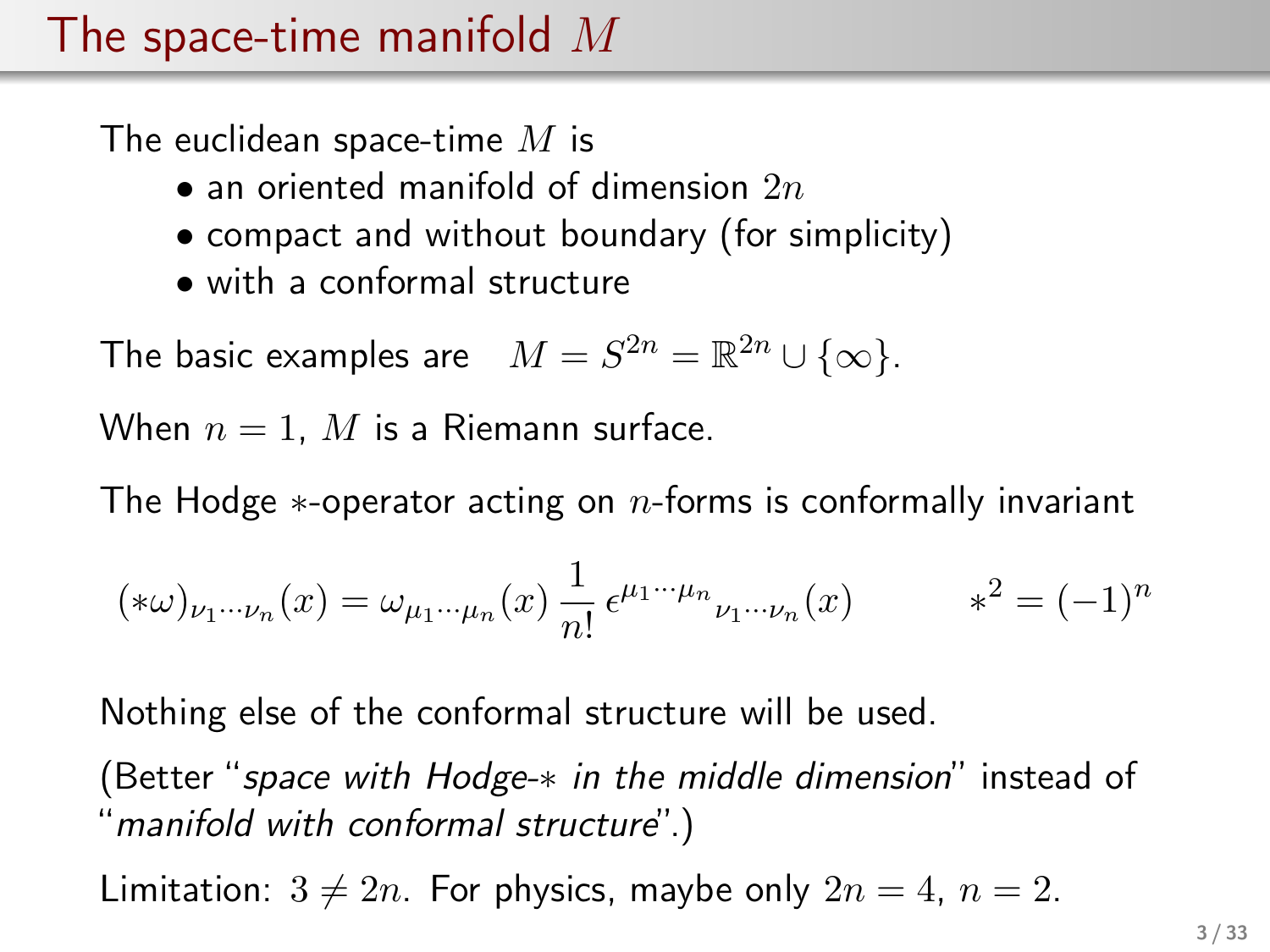### Singular currents in M

A k-current (in the math sense) is a distribution on  $k$ -forms

$$
\omega \mapsto \int_{\xi} \omega = \int_M \omega_{\mu_1 \cdots \mu_k}(x) \, \xi^{\mu_1 \cdots \mu_k}(x) \, d^{2n}x
$$

The oriented  $k$ -simplex  $\Delta^k$  is the basic  $k$ -dimensional object:

 $\Delta^{0}$  = a point,  $\Delta^{1}$  = a line interval,  $\Delta^{2}$  = a triangle, ...

An oriented k-simplex  $\sigma$  in M gives a k-current  $[\sigma]$ 

$$
\sigma\colon \Delta^k\to M\qquad \int_{[\sigma]}\omega=\int_{\Delta^k}\sigma^*\omega
$$

 $[\sigma]$  is the characteristic  $\delta$ -function localized on  $\sigma(\Delta^k)\subset M.$ 

The *singular k*-currents are the integer linear combinations

$$
\mathcal{D}_k^{sing}(M) = \left\{ \sum_i m_i[\sigma_i], m_i \in \mathbb{Z} \right\}
$$

They include the k-submanifolds of M. The singular k-current is the physical object in  $M$ , the linear functional on  $k$ -forms, independent of how it is made out of  $k$ -simplices as  $\sum_i m_i [\sigma_i].$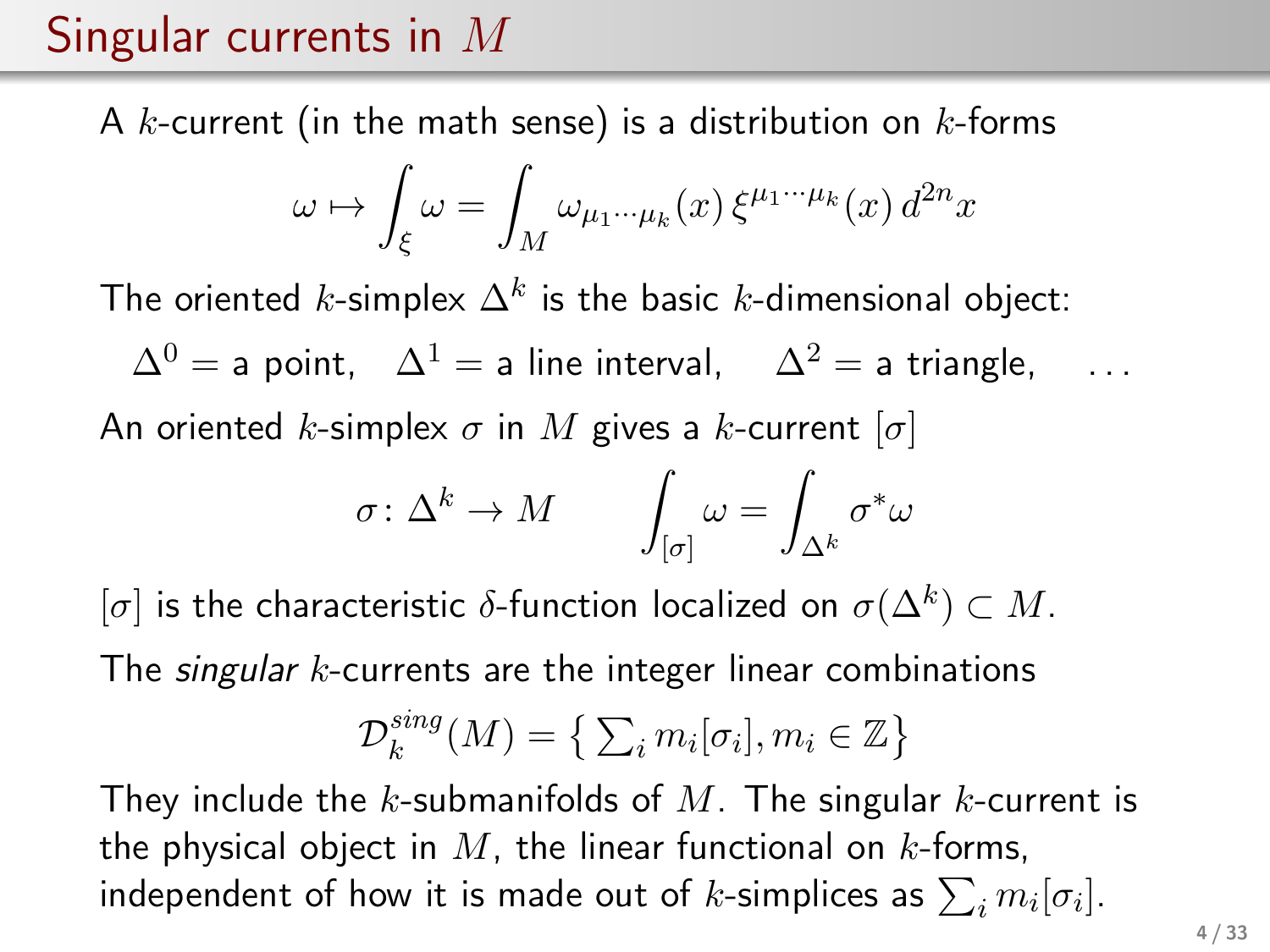# The flat metric on  $\mathcal{D}_{k}^{int}(M)$

Geometric Measure Theory introduces on  $\mathcal{D}_k^{sing}$  $k^{sing}(M)$  the flat norm  $\|\xi\|_{\text{flat}}$  which measures the physical ease of deforming  $\xi \to 0$ .

$$
\|\xi\|_{\text{flat}} = \inf_{\xi_{k+1} \in \mathcal{D}_{k+1}^{\text{sing}}(M)} \left[ (k+1) \text{-volume}(\xi_{k+1}) + k \text{-volume}(\xi - \partial \xi_{k+1}) \right]
$$



 $\mathcal{D}_k^{sing}$  $\mathcal{E}_k^{sing}(M)$  is a metric space with the *flat metric* 

$$
dist(\xi_1, \xi_2)_{flat} = ||\xi_1 - \xi_2||_{flat}
$$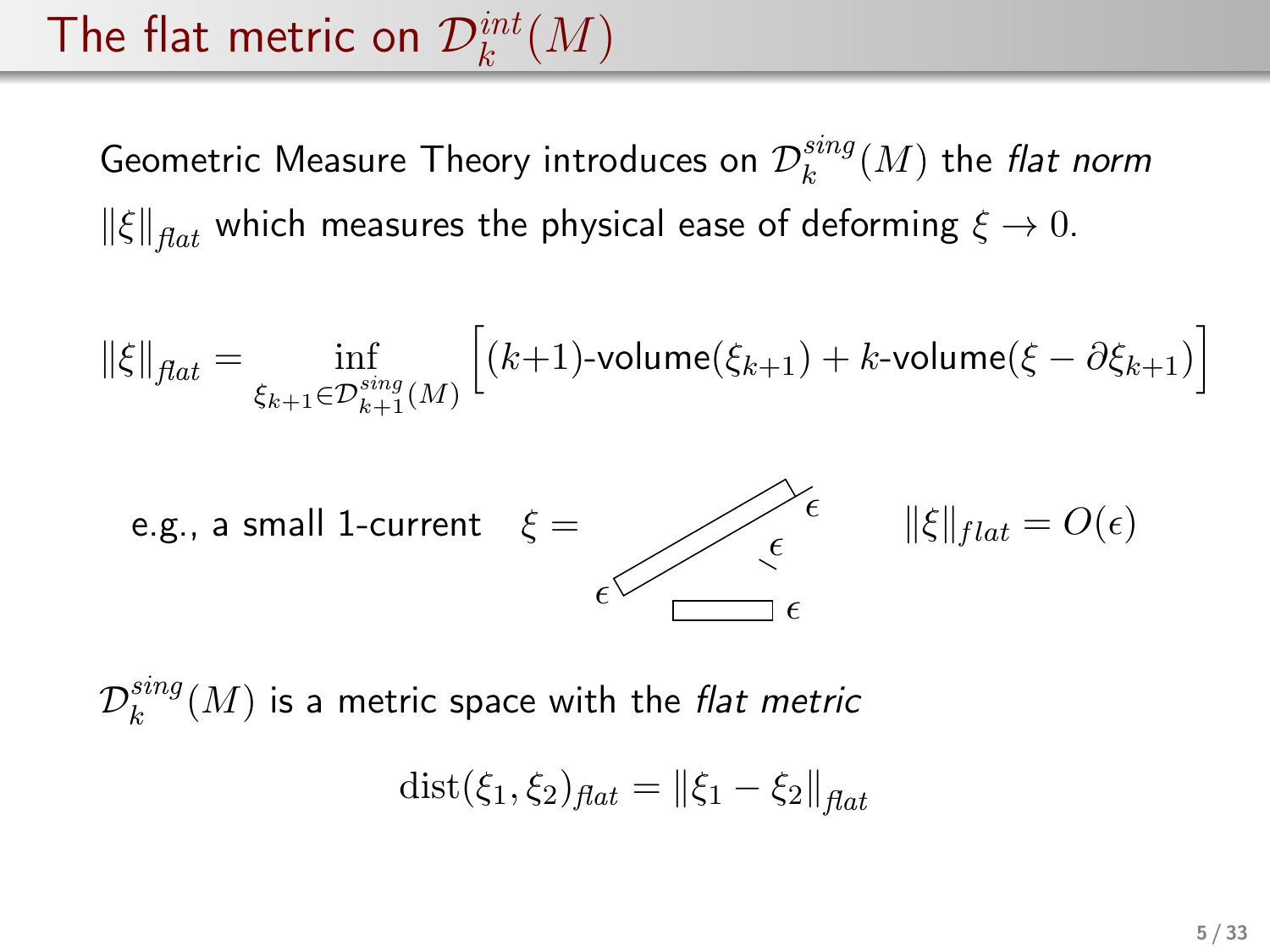#### Integral currents

The metric completion  $\mathcal{D}_{k}^{int}(M)$  is the space of *integral k-*currents

$$
\mathcal{D}_k^{sing}(M) \subset \mathcal{D}_k^{int}(M) \subset \mathcal{D}_k^{distr}(M)
$$

The additional currents, the limits of Cauchy sequences, are fractal.

 $\mathcal{D}_k^{int}(M)$  is a metric abelian group — an abelian group that is a complete metric space, the group operations respecting the metric.

The boundary of an integral current is an integral current

$$
\mathcal{D}_k^{int}(M) \xrightarrow{\partial} \mathcal{D}_{k-1}^{int}(M)
$$

where the boundary operator on currents is the dual of  $d$ 

$$
\int_{\partial \xi} \omega = \int_{\xi} d\omega \qquad (\partial \xi)^{\mu_2 \cdots \mu_k}(x) = -\partial_{\mu_1} \xi^{\mu_1 \mu_2 \cdots \mu_k}(x) \qquad \partial^2 = 0
$$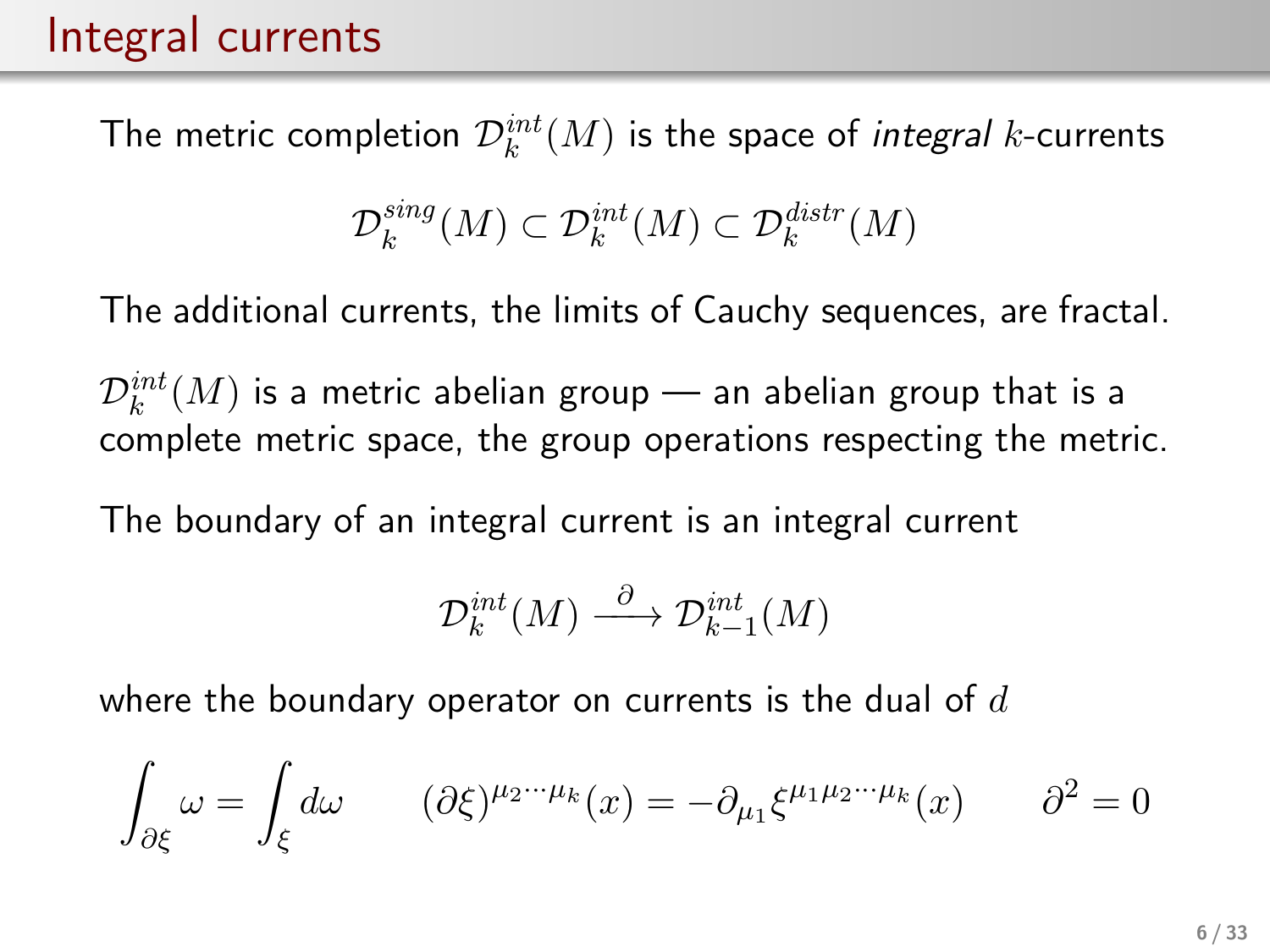#### Recall the 2d gaussian model (the free 1-form in 2d)

 $i$  is a 1-form on a Riemann surface with equations of motion

$$
dj = 0 \qquad d(*j) = 0
$$

Its integrals are 0-forms  $\phi$ ,  $\phi^*$  defined up to global symmetries

$$
d\phi = j \qquad d\phi^* = *j
$$

$$
\phi(x) \to \phi(x) + a \qquad \phi^*(x) \to \phi^*(x) + a^*
$$

The vertex operators describe 0-dimensional (point) defects

$$
V_{p,p^*}(x) = e^{ip\phi(x) + ip^*\phi^*(x)} \t V_{p,p^*}(x) \to V_{p,p^*}(x) e^{ipa + ip^*a^*}
$$

 $U(1) \times U(1)$  conditions (neeed for IR sanity in 2d)  $\phi(x) \in S_R^1 = \mathbb{R}/2\pi R \mathbb{Z}$   $\phi^*(x) \in S_{R^*}^1 = \mathbb{R}/2\pi R^* \mathbb{Z}$   $RR^* = 1$ symmetry group:  $a, a^* \in U(1) \times U(1)$  charges:  $p, p^* \in \frac{1}{\sqrt{p}}$  $\frac{1}{R}\mathbb{Z} \times \frac{1}{R}$ R<sup>∗</sup> Z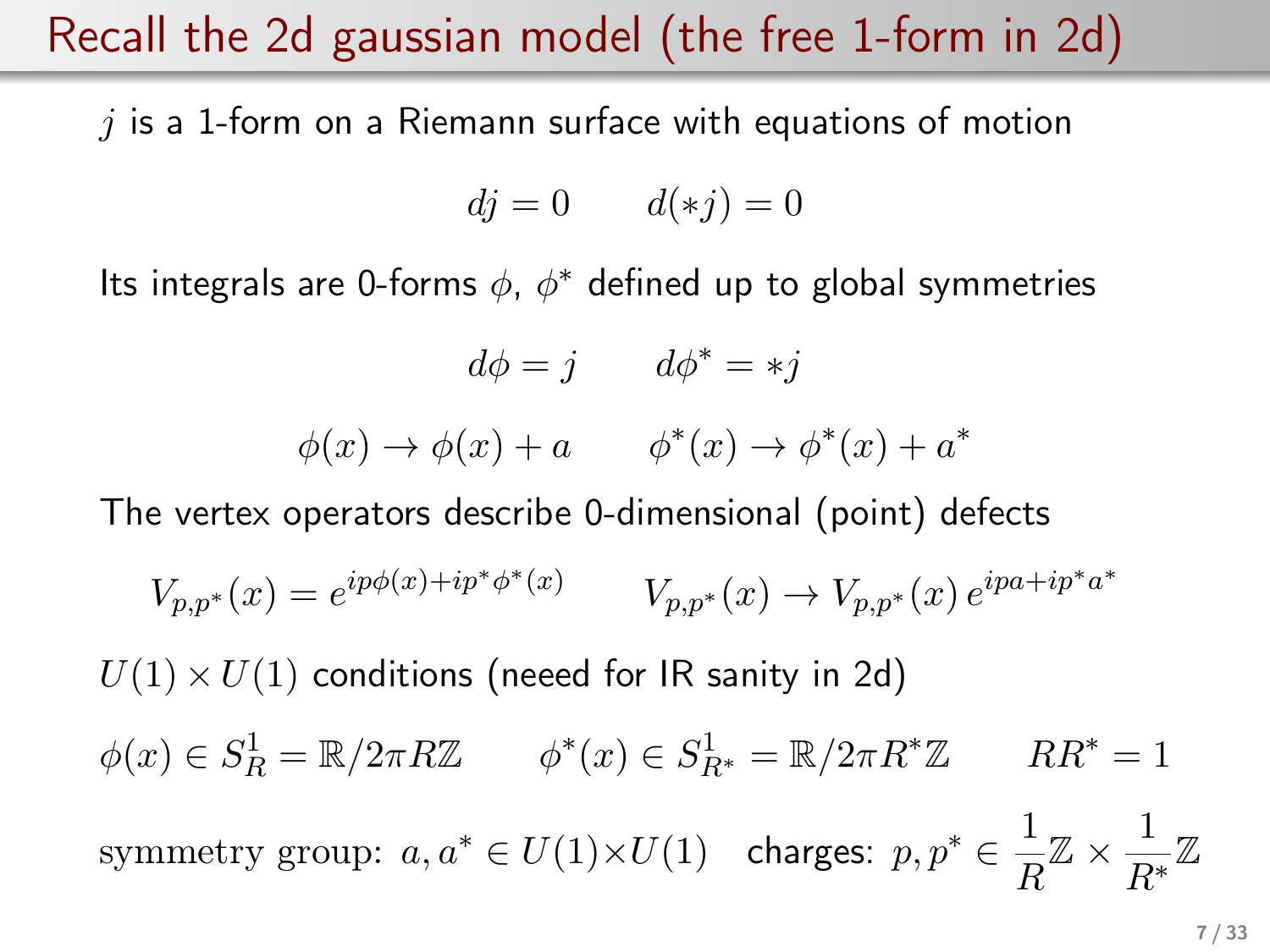Express quantization of the free field theory by the Schwinger-Dyson equation on the 2-pt functions

 $\langle \phi(x) j(x') \rangle$ ,  $\langle \phi^*(x) j(x') \rangle$ ,  $\langle \phi(x) * j(x') \rangle$ ,  $\langle \phi^*(x) * j(x') \rangle$ 

Using complex coordinate  $z = x_1 + ix_2$  and the chiral fields

$$
j_{\pm} = \frac{1}{2}(j \pm i^{-1} * j)
$$
  $\phi_{\pm} = \frac{1}{2}(\phi \pm i^{-1} \phi^*)$ 

the S-D equation is exactly the Cauchy-Riemann equation

$$
\langle \phi_+(z) \, dj_+(z') \rangle = \pi \delta^2 (z - z') dz d\bar{z} \qquad \frac{\partial}{\partial \bar{z}} \, \frac{1}{z - z'} = \pi \delta^2 (z - z')
$$

which is the foundation for complex analysis on Riemann surfaces.

The 2d Gaussian model might have led to complex analysis on Riemann surfaces had mathematicians not already provided it.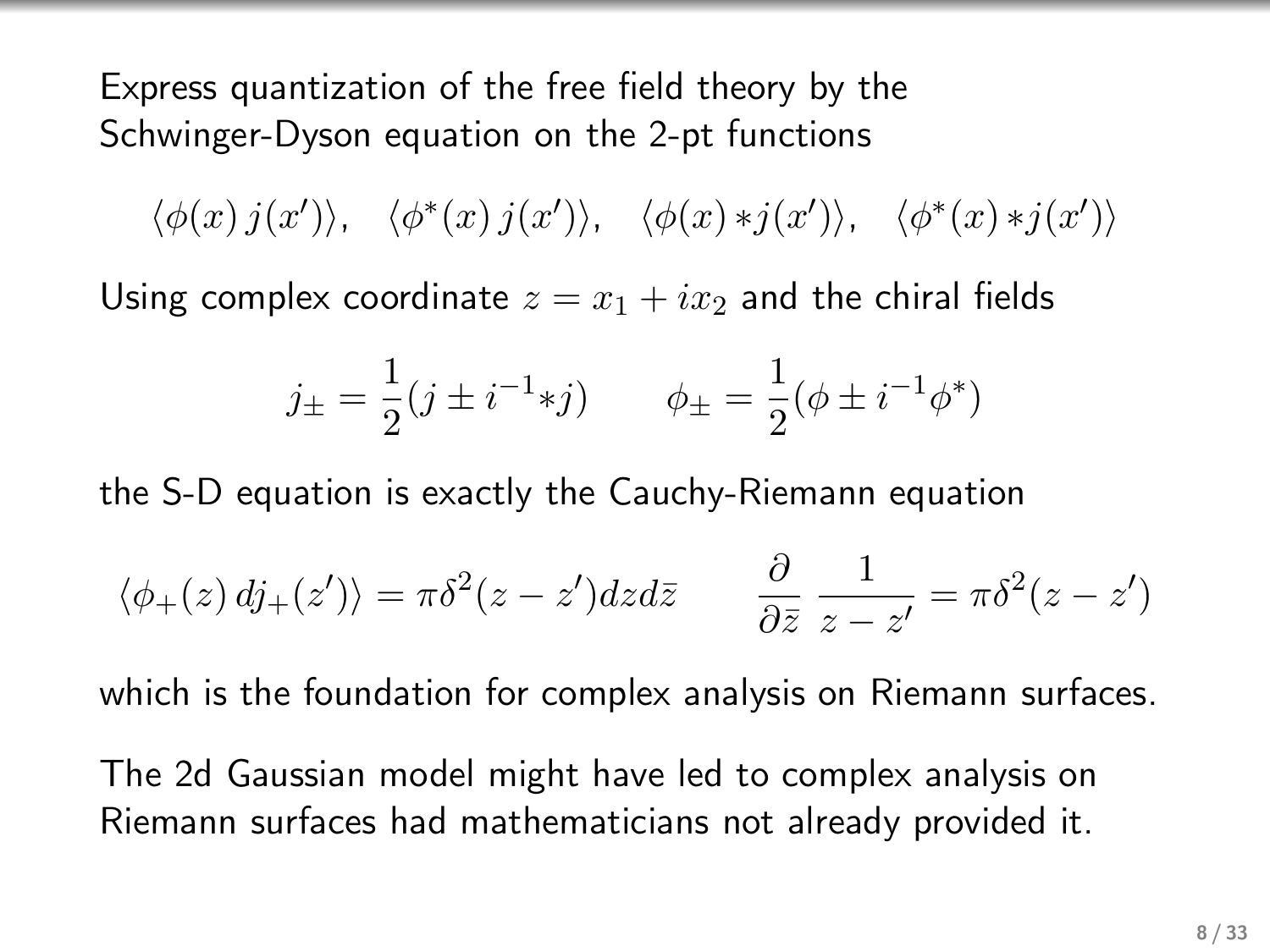The 2d Gaussian model was one of the ur-cfts. It is only a slight exaggeration to say that all of 2d cft (and non-conformal 2d qft) emerged from the 2d Gaussian model:

- the Virasoro algebra
- 2d nonabelian current algebra (at  $R = R^* = 1$ )
- torus models (several free 1-forms)
- **o** orbifolds of the above models
- **•** perturbation theory (sigma models, general nonlinear models)
- conformal perturbation theory
- $\bullet$   $\cdot$   $\cdot$
- axiomatic formulations of 2d cft

The 2d Gaussian model can serve as a starting point from which to explore the whole galaxy of 2d quantum field theory.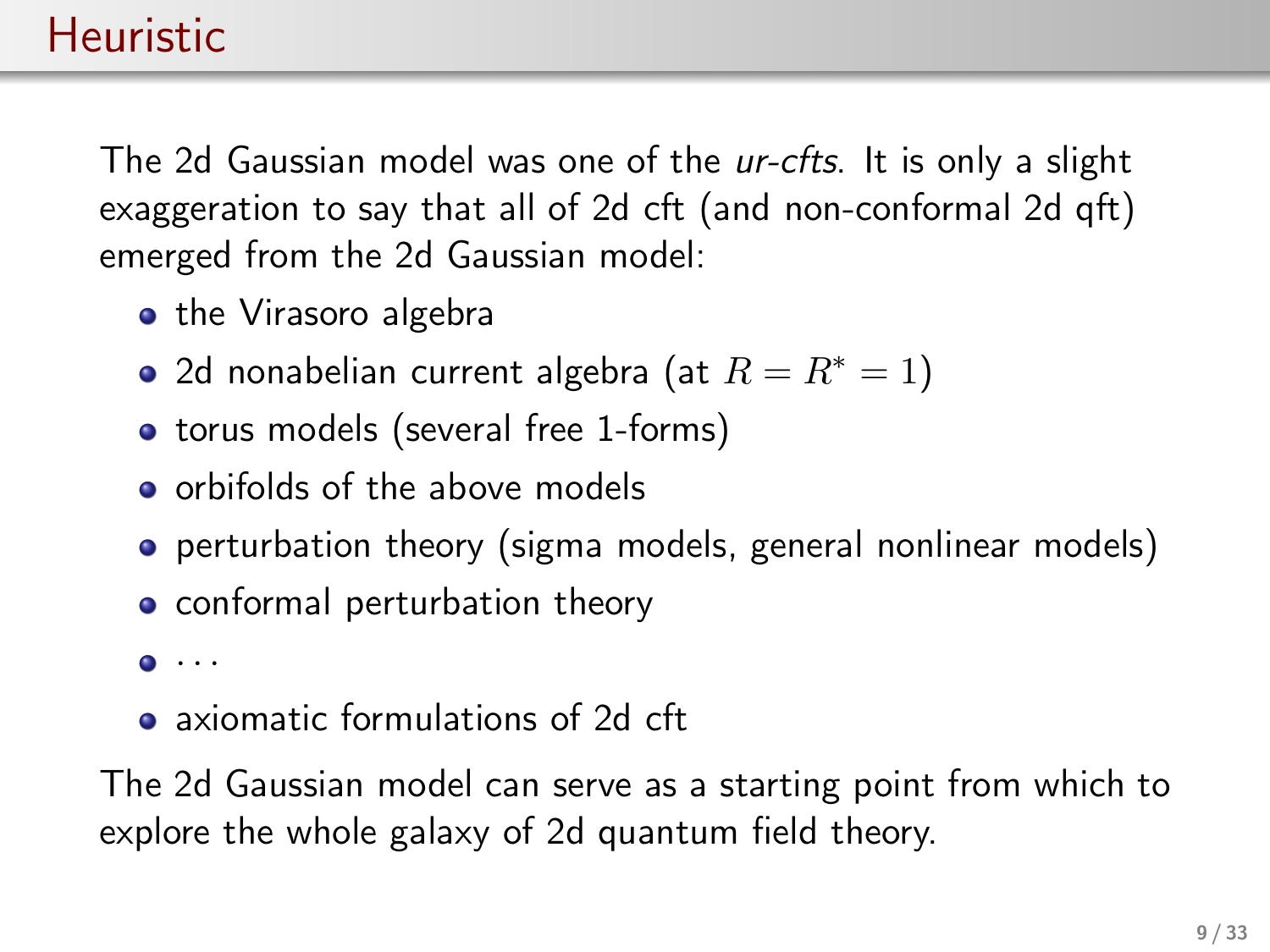#### Recall the free *n*-form in 2*n* dimensions

 $F(x)$  is an *n*-form on M with equations of motion

$$
dF = 0 \qquad d(\ast F) = 0
$$

Its integrals are  $(n-1)$ -forms A,  $A^*$  defined up to local gauge symmetries given by  $(n-2)$ -forms  $f, f^*$ 

$$
dA = F \qquad dA^* = *F
$$

$$
A \to A + df \qquad A^* \to A^* + df^*
$$

 $(n-1)$ -dimensional defects are described by fields that live on  $(n-1)$ -dimensional objects  $\xi$  with boundary  $\partial \xi$ 

$$
V_{p,p^*}(\xi) = e^{ip \int_{\xi} A + ip^* \int_{\xi} A^*} \qquad V_{p,p^*}(\xi) \to V_{p,p^*}(\xi) e^{ip \int_{\partial \xi} f + ip^* \int_{\partial \xi} f^*}
$$

$$
\int_{\xi} A \in S_R^1 = \mathbb{R}/2\pi R \mathbb{Z} \qquad \int_{\xi} A^* \in S_{R^*}^1 = \mathbb{R}/2\pi R^* \mathbb{Z} \qquad RR^* = 1
$$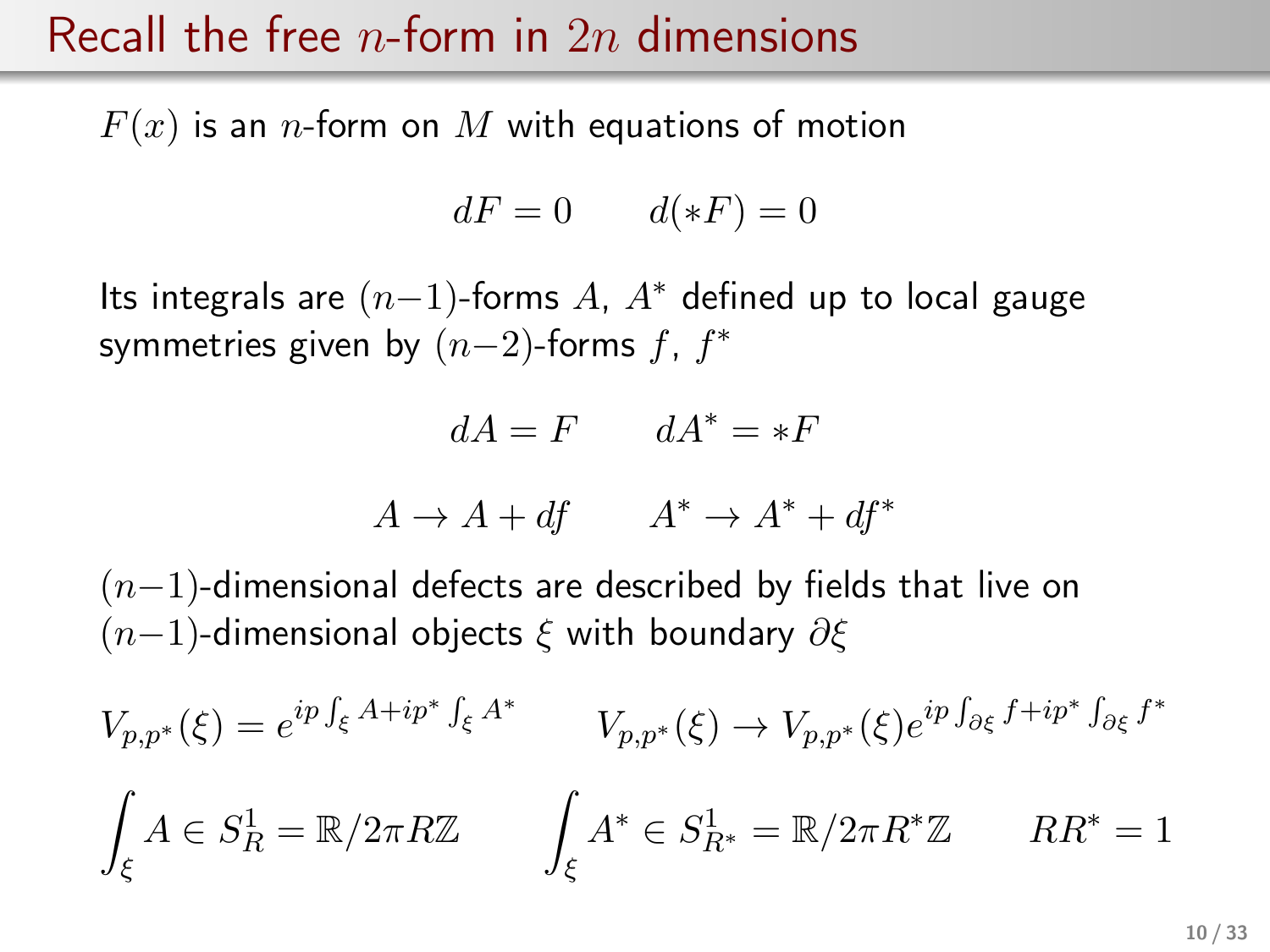### Summary

- We write the free quantum  $n$ -form on  $M$  as the free quantum 1-form on certain complete metric spaces  $Q \subset \mathcal{D}^{int}_{n-1}(M)$ .
- In so doing, we build a precise formal analogy between complex analysis on  $Q$  and complex analysis on a Riemann surface – the Cauchy-Riemann equation in particular. So these complete metric spaces Q are called quasi Riemann surfaces.
- Thus we have a precise formal analog of the 2d gaussian model on the quasi Riemann surfaces Q.
- There is now the prospect of constructing all the 2d conformal field theories on the quasi Riemann surfaces, a vast new territory of quantum field theory in  $2n$ -dimensional space-times  $M$  and a new way to formulate quantum field theories — as fields on metric spaces (of currents) rather than as fields on space-time.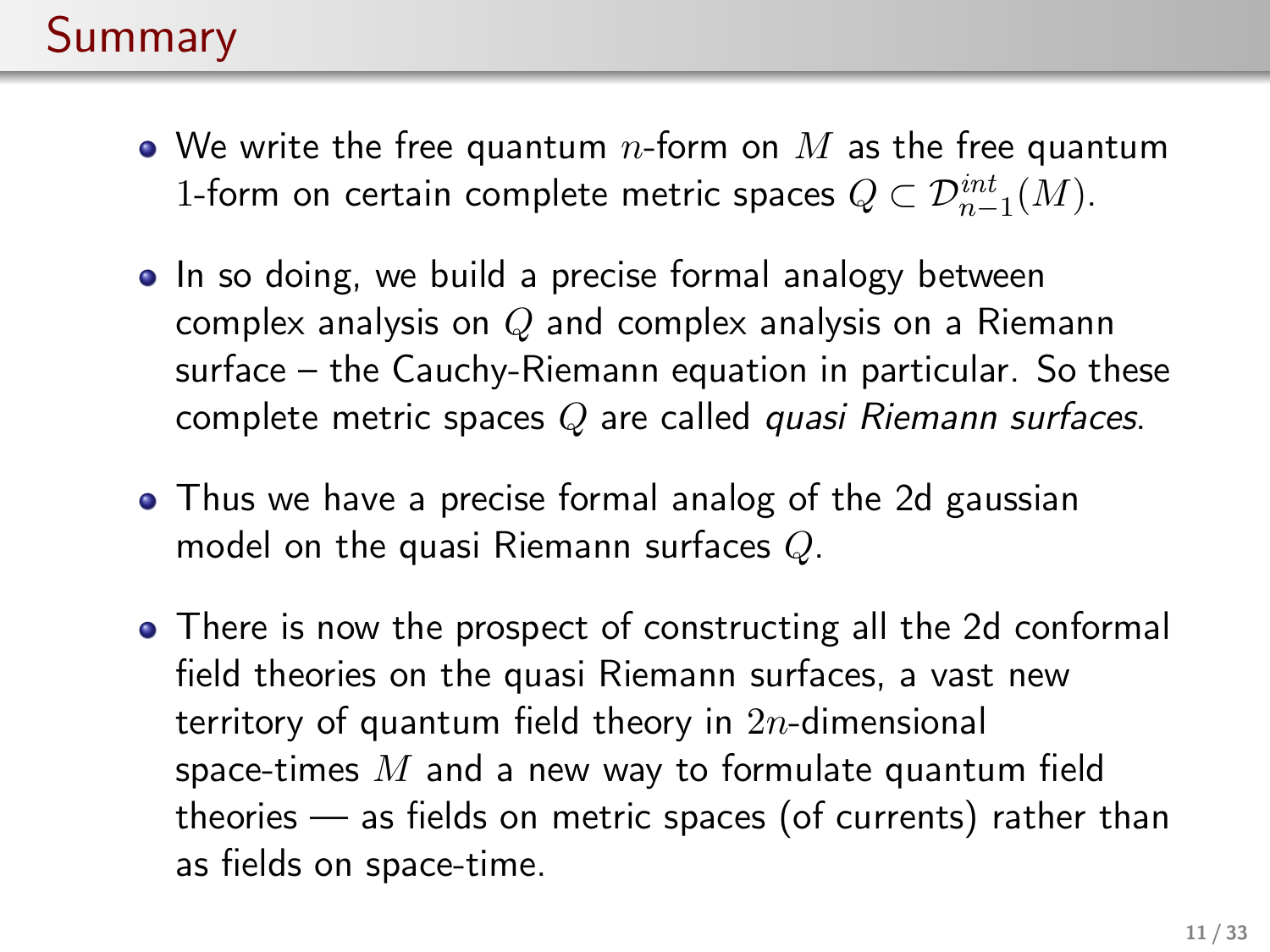I'm proposing a new territory of QFT and trying to recruit explorers.

Exploration is best done by naive and ambitious young people.

So please put aside the sophisticated technologies and problems of QFT that you know. QFT is a still young subject. The current ideas of what is a QFT might not be the last word.

Keep only the elementary 2d CFT from the 1970's.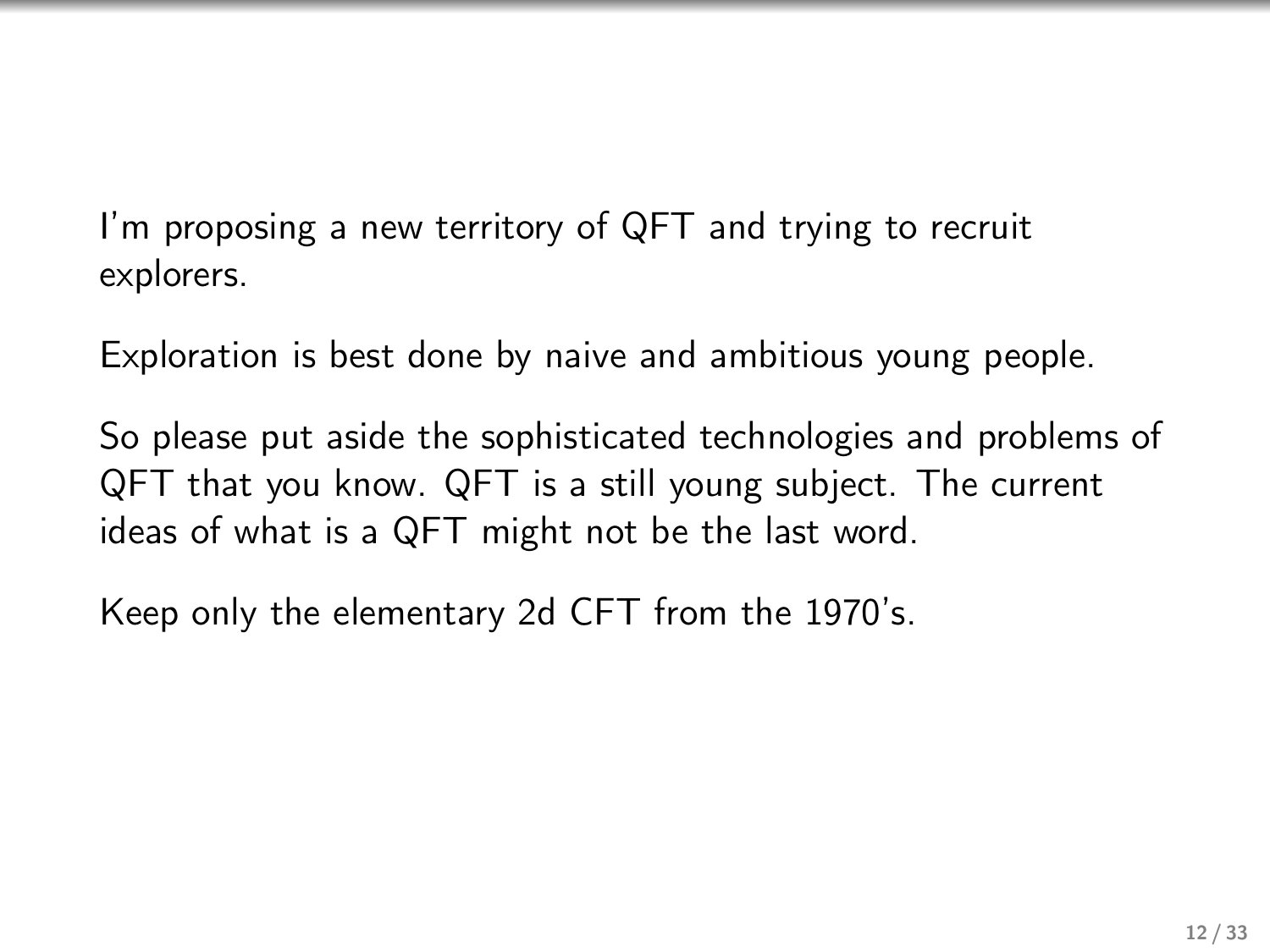#### What are the  $(n-1)$ -dimensional objects  $\xi$  ?

We take  $\mathcal{D}^{int}_{n-1}(M)$  as the space of  $(n{-}1)$ -dimensional objects  $\xi.$ 

Recall that  $A$ ,  $A^*$  are  $(n-1)$ -forms and

$$
V_{p,p^*}(\xi) = e^{ip \int_{\xi} A + ip^* \int_{\xi} A^*} \int_{\xi} A \in \mathbb{R}/2\pi R \mathbb{Z} \int_{\xi} A^* \in \mathbb{R}/2\pi R^* \mathbb{Z}
$$

The rationale is

- 1.  $\xi$  is manifestly an  $(n-1)$ -current a distribution on forms.
- 2. The  $(n-1)$ -simplices  $[\sigma]$  are basic objects.
- 3. The  $U(1)$  conditions are closed under integer linear combinations. So  $\mathcal{D}_{n-1}^{sing}$  $\frac{sing}{n-1}(M)$  is the minimal space of objects.
- 4. Take the metric completion  $\mathcal{D}^{int}_{n-1}(M)$  in order to do calculus.

Note that  $\mathcal{D}_{n-1}^{int}(M)$  is the space of extended objects for the free  $n$ -form, not necessarily for any other theory.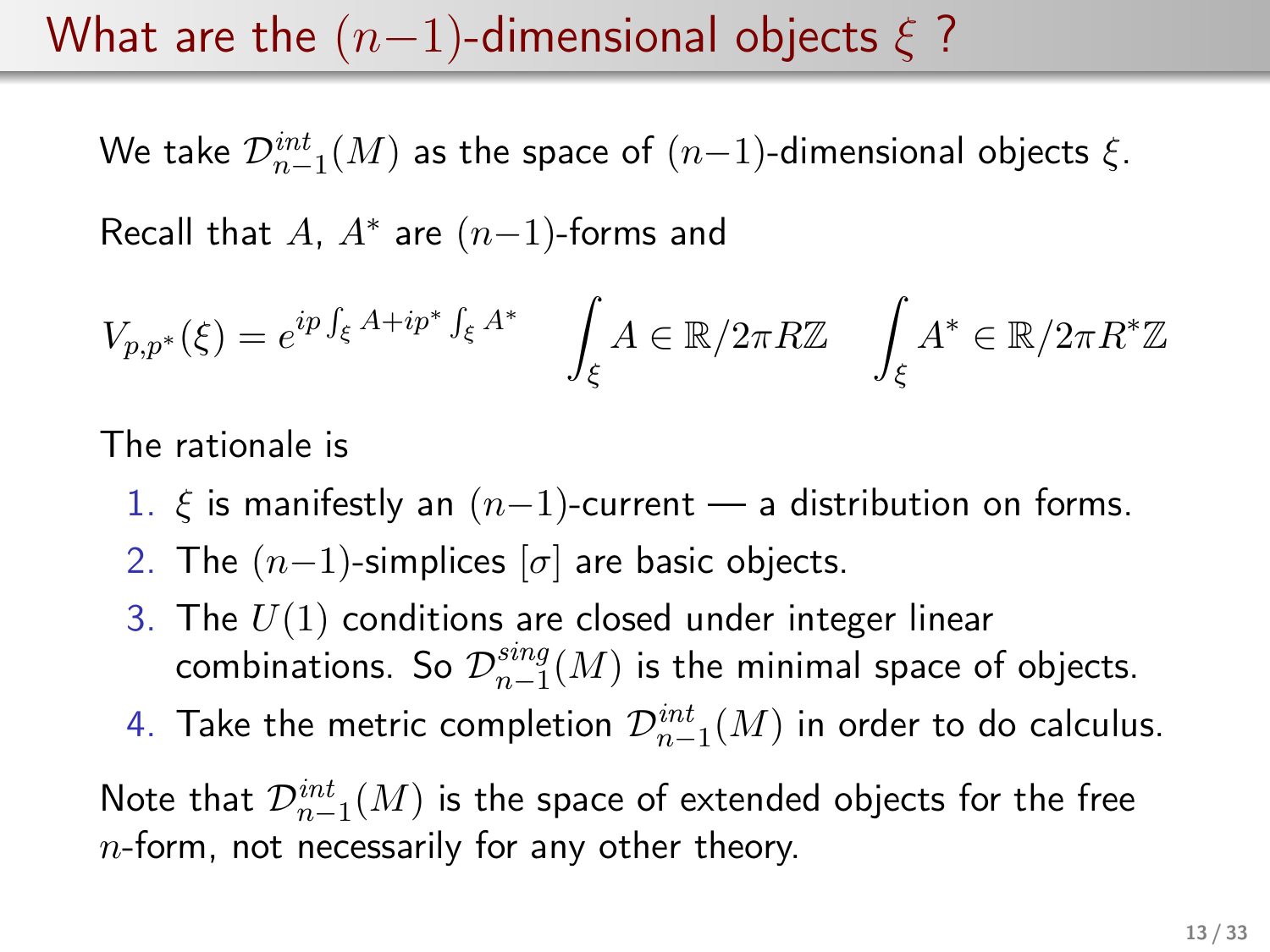#### The free  $n$ -form as 2d gaussian model

Define scalar fields on  $\mathcal{D}_{n-1}^{int}(M)$ 

$$
\phi(\xi) = \int_{\xi} A \qquad \phi^*(\xi) = \int_{\xi} A^* \quad \text{so} \quad V_{p,p^*}(\xi) = e^{ip\phi(\xi) + ip^*\phi^*(\xi)}
$$

Under a gauge transformation  $A \rightarrow A + df$ ,  $A^* \rightarrow A^* + df^*$ 

$$
\phi(\xi) \to \phi(\xi) + a(\partial \xi) \qquad \phi^*(\xi) \to \phi^*(\xi) + a^*(\partial \xi)
$$

$$
a(\partial \xi) = \int_{\xi} df = \int_{\partial \xi} f \qquad a^*(\partial \xi) = \int_{\xi} df^* = \int_{\partial \xi} f^*
$$

$$
V_{p, p^*}(\xi) \longrightarrow V_{p, p^*}(\xi) e^{ipa(\partial \xi) + ip^*a^*(\partial \xi)}
$$

Fix an  $(n-2)$ -boundary  $\partial \xi_0$  and consider only  $\xi$  with  $\partial \xi = \partial \xi_0$ 

$$
\mathcal{D}_{n-1}^{int}(M)_{\partial \xi_0} = \{ \xi \in \mathcal{D}_{n-1}^{int}(M) : \ \partial \xi = \partial \xi_0 \}
$$

On  $\mathcal{D}_{n-1}^{int}(M)_{\partial \xi_0}$  the symmetries are just two numbers,  $a(\partial \xi_0)$  and  $a^*(\partial \xi_0)$ , independent of  $\xi$ . The gauge symmetry acts on  $\mathcal{D}^{int}_{n-1}(M)_{\partial \xi_0}$  as a global  $U(1){\times}U(1).$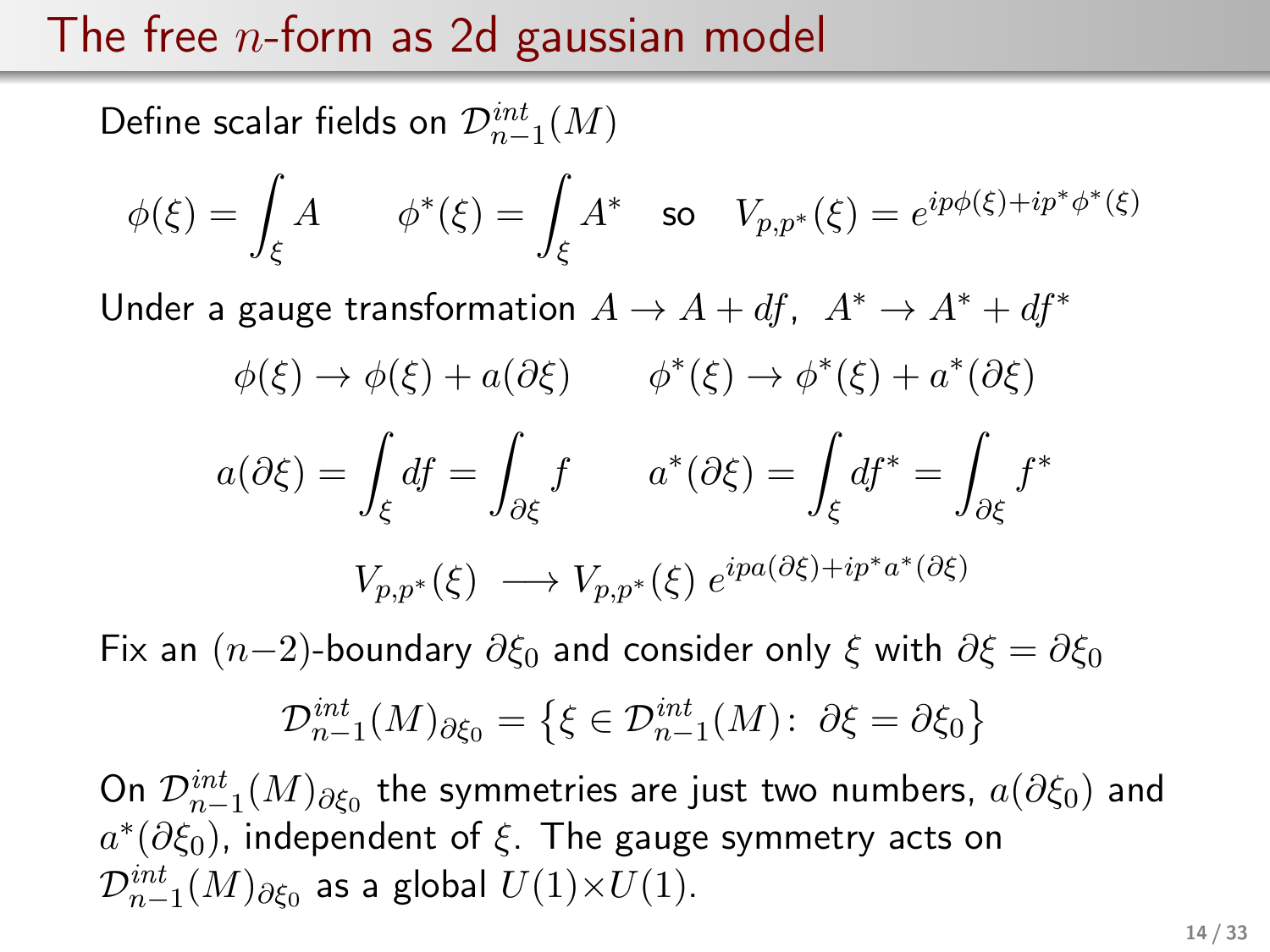### The bundle of quasi Riemann surfaces

Consider as a fiber bundle

 $\mathcal{D}^{int}_{n-1}(M) \stackrel{\partial}{\longrightarrow} \partial \mathcal{D}^{int}_{n-1}(M) \quad \text{with fibers} \quad \mathcal{D}^{int}_{n-1}(M)_{\partial \xi_0} \stackrel{\partial}{\longrightarrow} \{\partial \xi_0\}$ 

All the  $\mathcal{D}_{n-1}^{int}(M)_{m\partial \xi_0},\, m\in \mathbb{Z}$  see the same  $U(1){\times}U(1)$  because  $a(m\partial \xi_0) = ma(\partial \xi_0)$ . So combine them to form the abelian group

$$
\mathcal{D}_{n-1}^{int}(M)_{\mathbb{Z}\partial\xi_0}=\mathop{\oplus}_{m\in\mathbb{Z}} \mathcal{D}_{n-1}^{int}(M)_{m\partial\xi_0}
$$

These are the "quasi Riemann surfaces" (modulo some technical niceties). They form a fiber bundle of quasi Riemann surfaces

$$
\mathcal{Q}(M) \to \mathcal{B}(M) \quad \text{with fibers} \quad \mathcal{D}^{int}_{n-1}(M)_{\mathbb{Z}\partial \xi_0} \stackrel{\partial}{\longrightarrow} \mathbb{Z}\partial \xi_0
$$

For brevity, write  $\mathcal{Q} \stackrel{\partial}{\longrightarrow} \mathbb{Z}$  for any one of the fibers.

There is a 2d cft – the gaussian model – on each  $Q$ . A copy of the global symmetry 2d group  $G = U(1) \times U(1)$  acts on each fiber, comprising a local gauge symmetry over the base space  $\mathcal{B}(M)$ .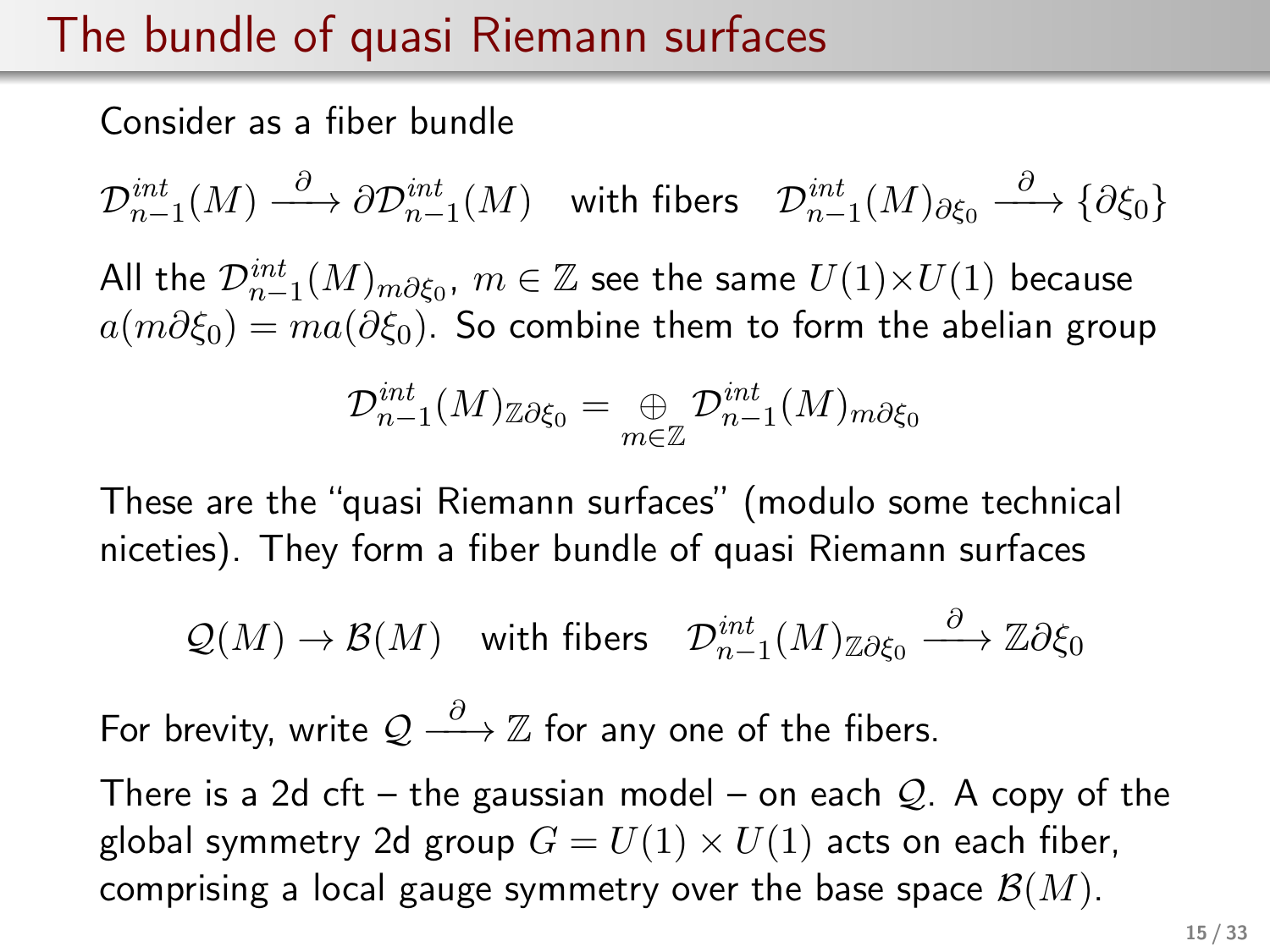The prototype quasi Riemann surface is the metric abelian group of integral 0-currents in a Riemann surface  $\Sigma$  (the case  $n = 1$ )

$$
Q(\Sigma) = \mathcal{D}_0^{int}(\Sigma)
$$
  $Q(\Sigma) \stackrel{\partial}{\longrightarrow} \mathbb{Z}$   $\partial \xi = \int_{\xi} 1$ 

 $\overline{\phantom{a}}$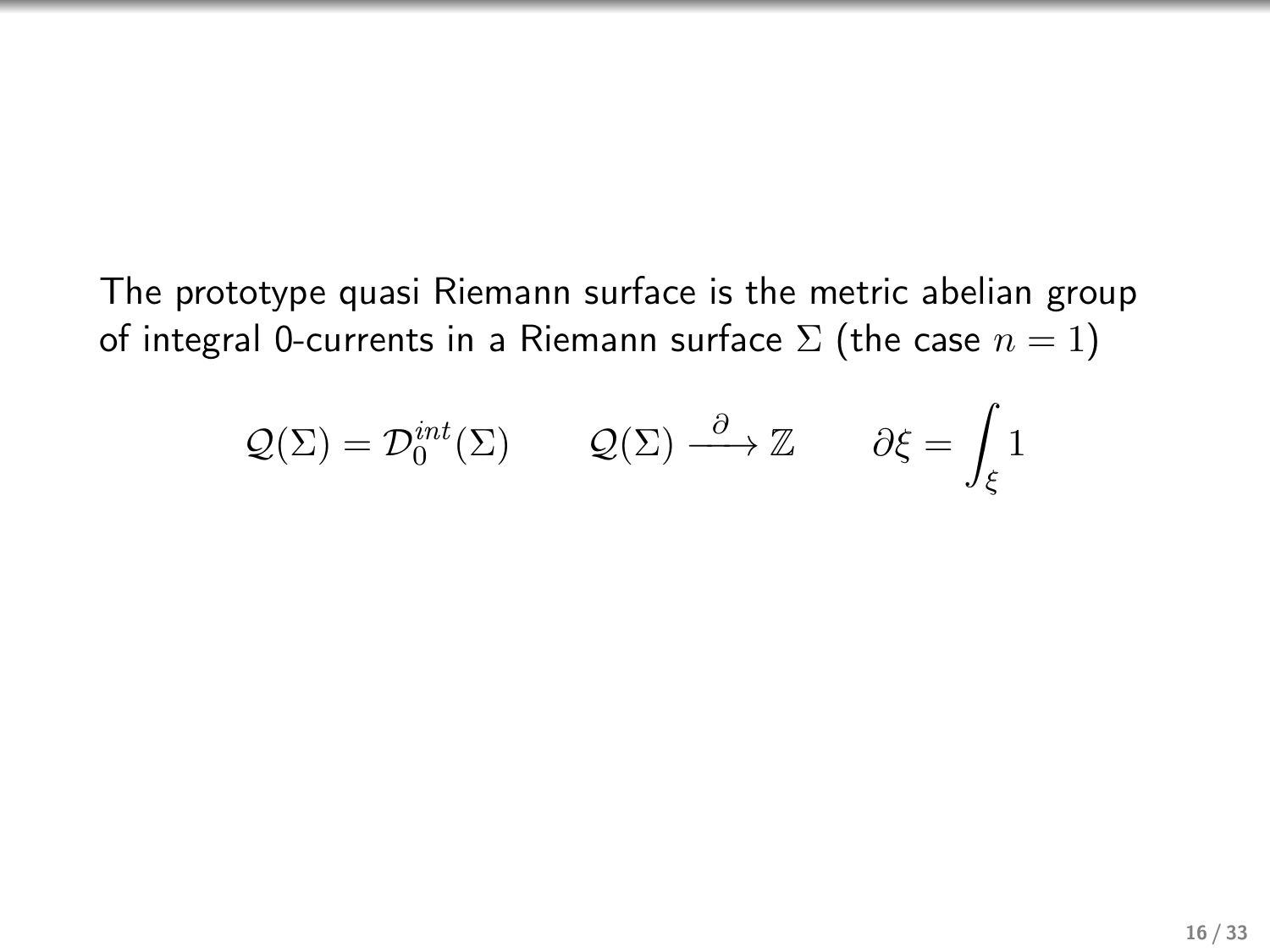GMT provides a construction of integral currents in any complete metric space. So we are given  $\mathcal{D}^{int}_j(\mathcal{Q})$ , the metric abelian group of integral *j*-currents in the metric space  $Q$ .

Define the *j*-forms on  $Q$  by

$$
\Omega_j(\mathcal{Q}) = \text{Hom}(\mathcal{D}_j^{int}(\mathcal{Q}), \mathbb{R}) \qquad \Omega_j(\mathcal{Q}) \stackrel{d}{\to} \Omega_{j+1}(\mathcal{Q}) \quad d\omega(\xi) = \omega(\partial \xi)
$$

A  $i$ -form is determined by its values on the infinitesimal  $j$ -simplices, which generate  $\mathcal{D}^{int}_j(\mathcal{Q}).$  So the tangent bundle can be defined as the set of infinitesimal 1-simplices in  $Q$ 

$$
T\mathcal{Q} = \left\{ \epsilon^{-1}[\sigma_{\epsilon}] : \sigma_{\epsilon} : [0, \epsilon] \to \mathcal{Q} \right\}
$$

This version of tensor analysis, if the metric space happens to be a manifold  $M$ , is equivalent to the usual tensor analysis on manifolds.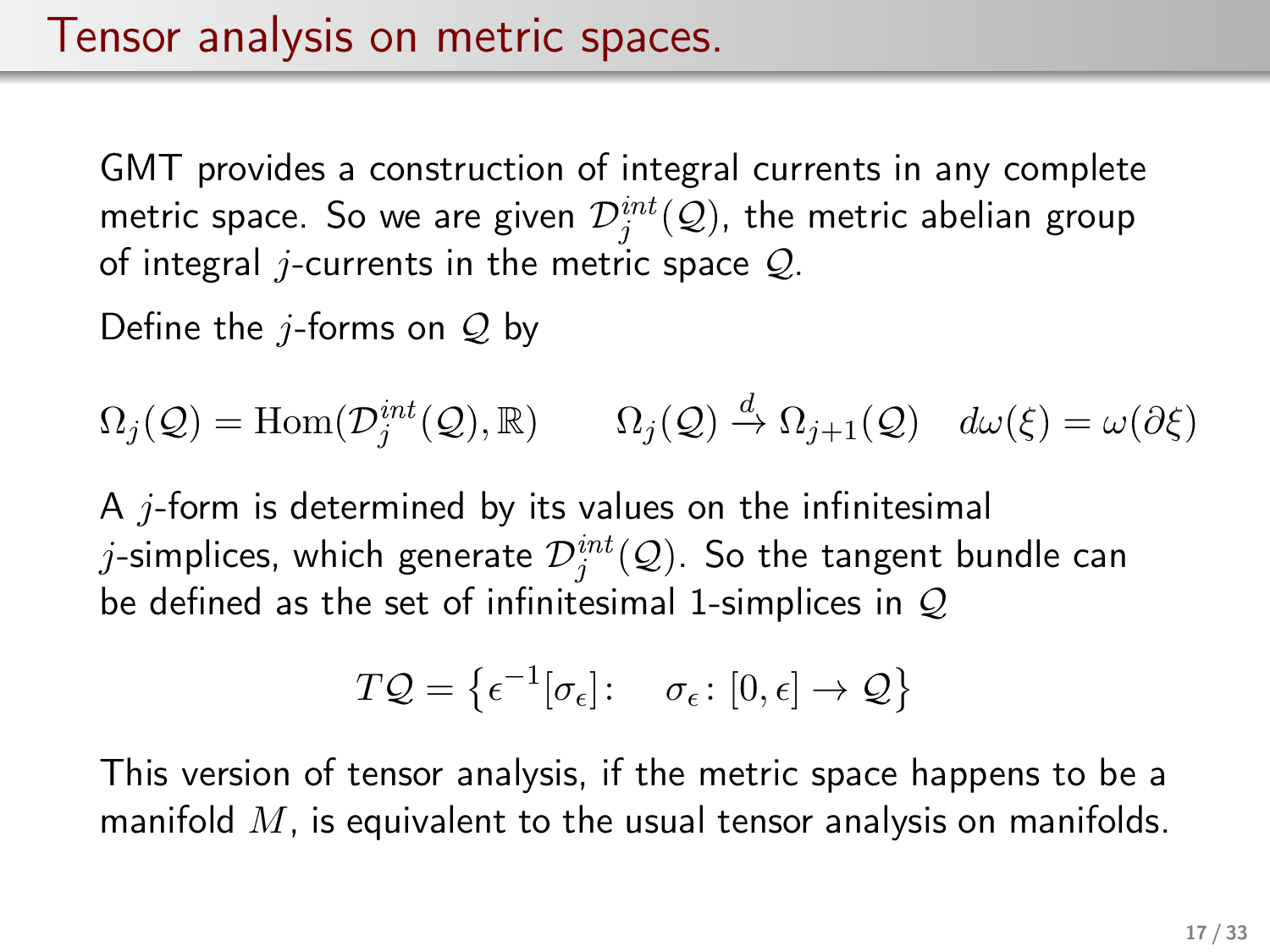The maps  $\Pi_{j,n-1}\colon \mathcal{D}^{int}_j(\mathcal{Q})\rightarrow \mathcal{D}^{int}_{j+n-1}(M)$ 

There are natural maps  $\quad \Pi_{j,k} \colon \mathcal{D}^{int}_j(\mathcal{D}^{int}_k(M)) \to \mathcal{D}^{int}_{j+k}(M)$ which are derived from the equivalence

$$
\Delta^j \to \Big\{ \Delta^k \to M \Big\} \;\; = \;\; \Delta^j \times \Delta^k \to M \;\; = \;\; \Delta^{j+k} \to M
$$

In particular, taking  $k = n - 1$  and restricting to Q

$$
\Pi_{j,n-1} \colon \mathcal{D}^{int}_{j}(\mathcal{Q}) \to \mathcal{D}^{int}_{j+n-1}(M) \qquad \Pi_{j,n-1}\partial = \partial \Pi_{j,n-1}
$$

 $\Pi_{0,n-1}$ : 0-currents in  $\mathcal{Q} \rightarrow (n-1)$ -currents in M  $\Pi_{1,n-1}$ : 1-currents in  $\mathcal{Q} \rightarrow$  n-currents in M  $\Pi_{2,n-1}$ : 2-currents in  $\mathcal{Q} \rightarrow (n+1)$ -currents in M

A crucial technical point (requiring the flat metric completion)  $\Pi_{1,n-1}$  identifies each tangent space  $T_{\xi}Q$  with a certain subspace of  $\mathcal{D}_n^{distr}(M)$  which is closed under Hodge- $\ast.$ Therefore  $*$  acts on the tangent spaces  $T_{\xi}Q$ .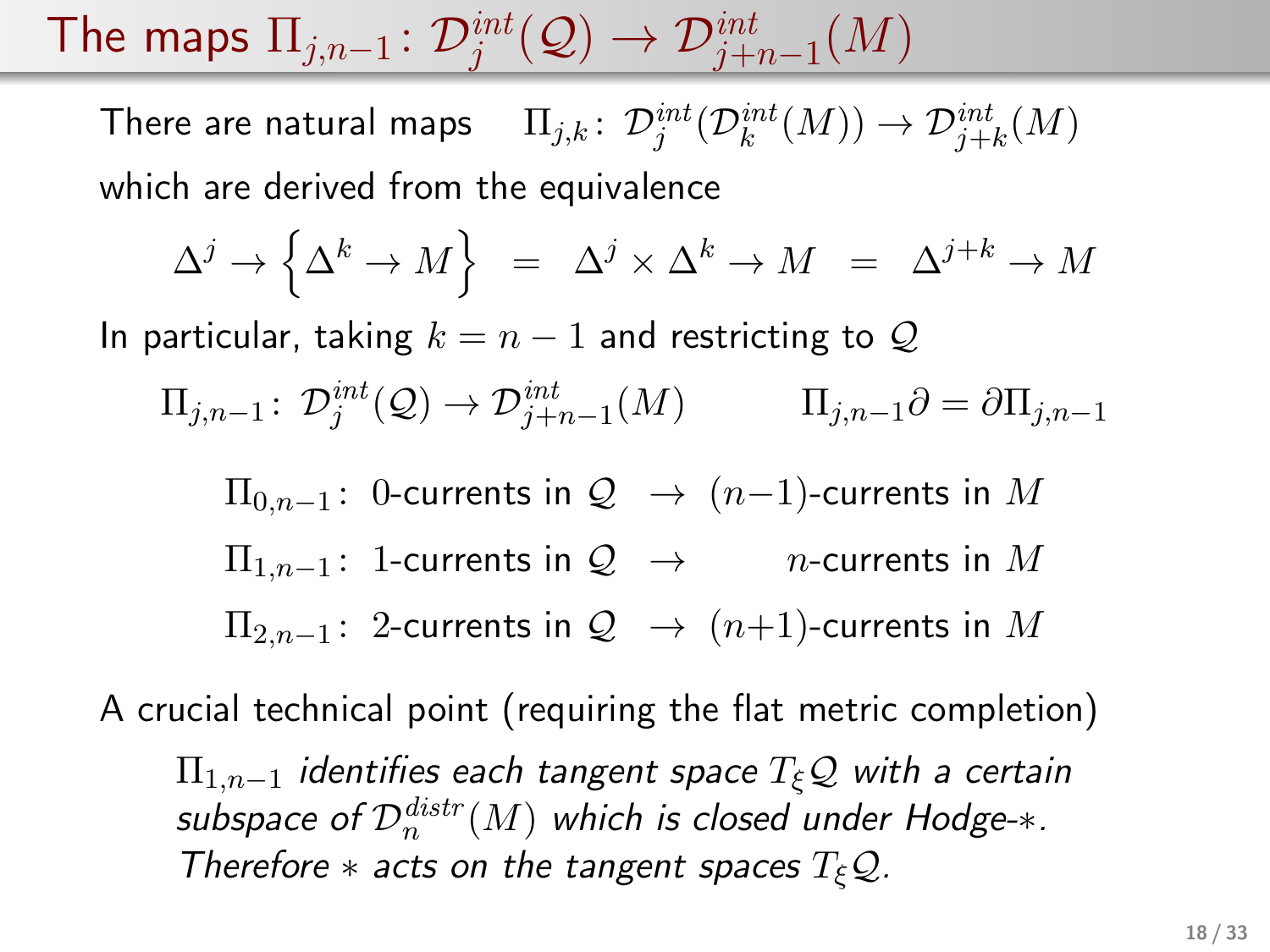The dual maps on forms are

$$
\Pi_{j,n-1}^* \colon \Omega_{j+n-1}(M) \to \Omega_j(\mathcal{Q}) \qquad d\Pi_{j,n-1}^* = \Pi_{j,n-1}^* d
$$

 $\Pi_{0,n-1}^*$ :  $(n-1)$ -forms on  $M → 0$ -forms on  $\mathcal{Q}$   $A(x) → φ(\xi)$  $A^*(x) \mapsto \phi^*(\xi)$  $\Pi_{1,n-1}^*$ *n*-forms on  $M \to 1$ -forms on  $\mathcal{Q}$   $F(x) \mapsto j(\xi)$  $*F(x) \mapsto *i(\xi)$ 

 $\Pi_{2,n-1}^*$ :  $(n+1)$ -forms on  $M$   $\;\rightarrow$  2-forms on  $\mathcal Q$ 

Now we have the classical 2d gaussian model on each fiber Q

$$
d\phi(\xi) = j(\xi)
$$
  $d\phi^*(\xi) = *j(\xi)$   $V_{p,p^*}(\xi) = e^{ip\phi(\xi) + ip^*\phi^*(\xi)}$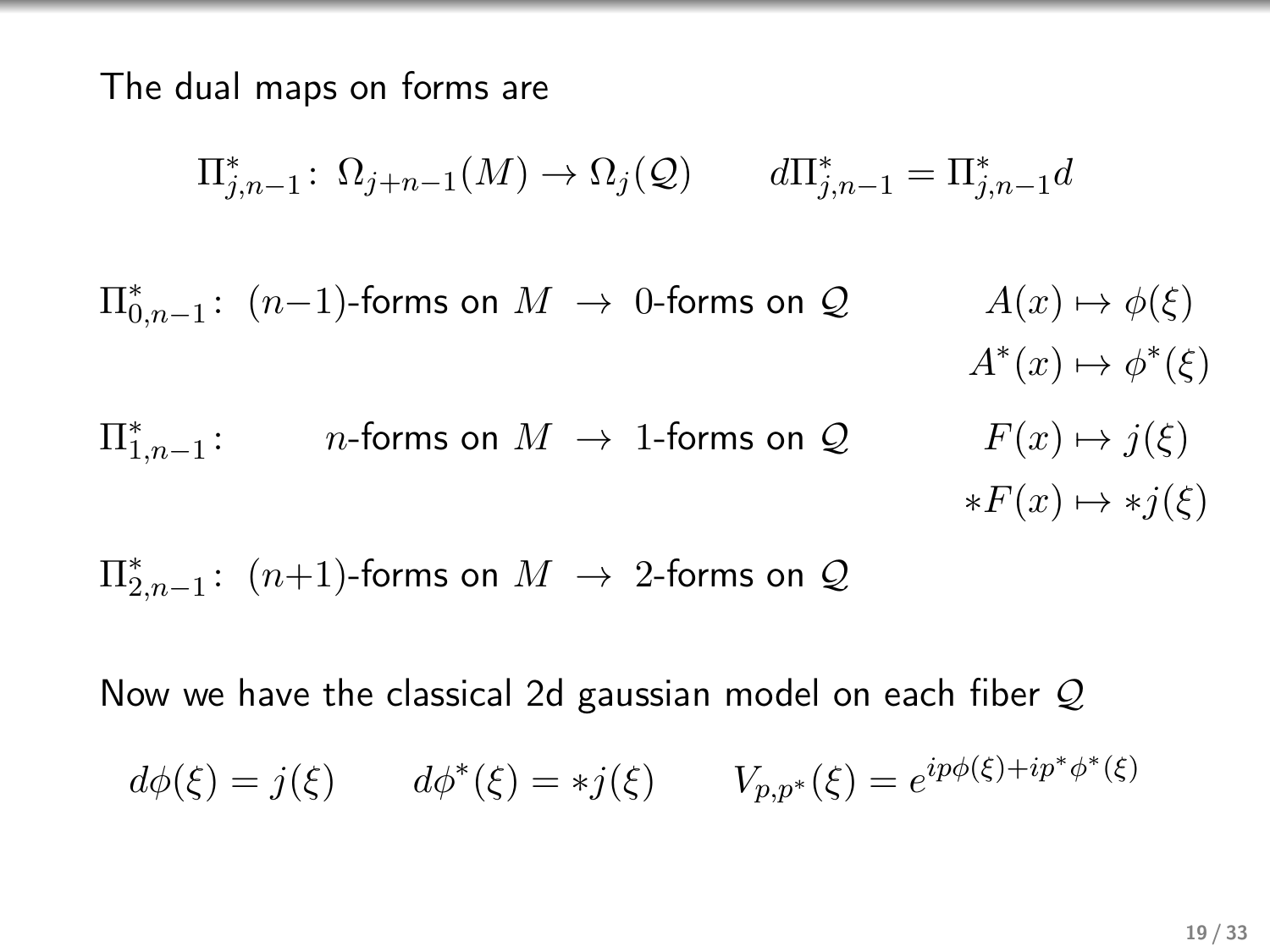#### The intersection form on currents in M

There is a natural bilinear intersection form on currents in  $M$ 

$$
I_M(\xi_1, \xi_2) = \int_M \xi_1^{\mu_1 \cdots \mu_{k_1}}(x) \, \xi_2^{\nu_1 \cdots \nu_{k_2}}(x) \frac{\epsilon_{\mu_1 \cdots \mu_{k_1} \nu_1 \cdots \nu_{k_2}}(x)}{k_1! \, k_2!} \, d^{2n}x
$$

- depending only on the orientation of  $M$
- well-defined on all smooth  $\xi_1, \xi_2$  and almost all integral  $\xi_1, \xi_2$ (then giving the integer intersection number)
- nonzero only if  $\dim(\xi_1) + \dim(\xi_2) = \dim(M)$

$$
I_M(\xi_1, \xi_2) \neq 0 \quad \text{ only if } \quad k_1 + k_2 = 2n
$$

Pull back to Q:  $I_{\mathcal{O}}(\eta_1, \eta_2) = I_M(\Pi_{i_1, n-1} \eta_1, \Pi_{i_2, n-1} \eta_2)$ 

$$
I_{\mathcal{Q}}(\eta_1, \eta_2) \neq 0 \quad \text{ only if } \quad j_1 + j_2 = 2
$$

just as the intersection form of currents in a 2-manifold.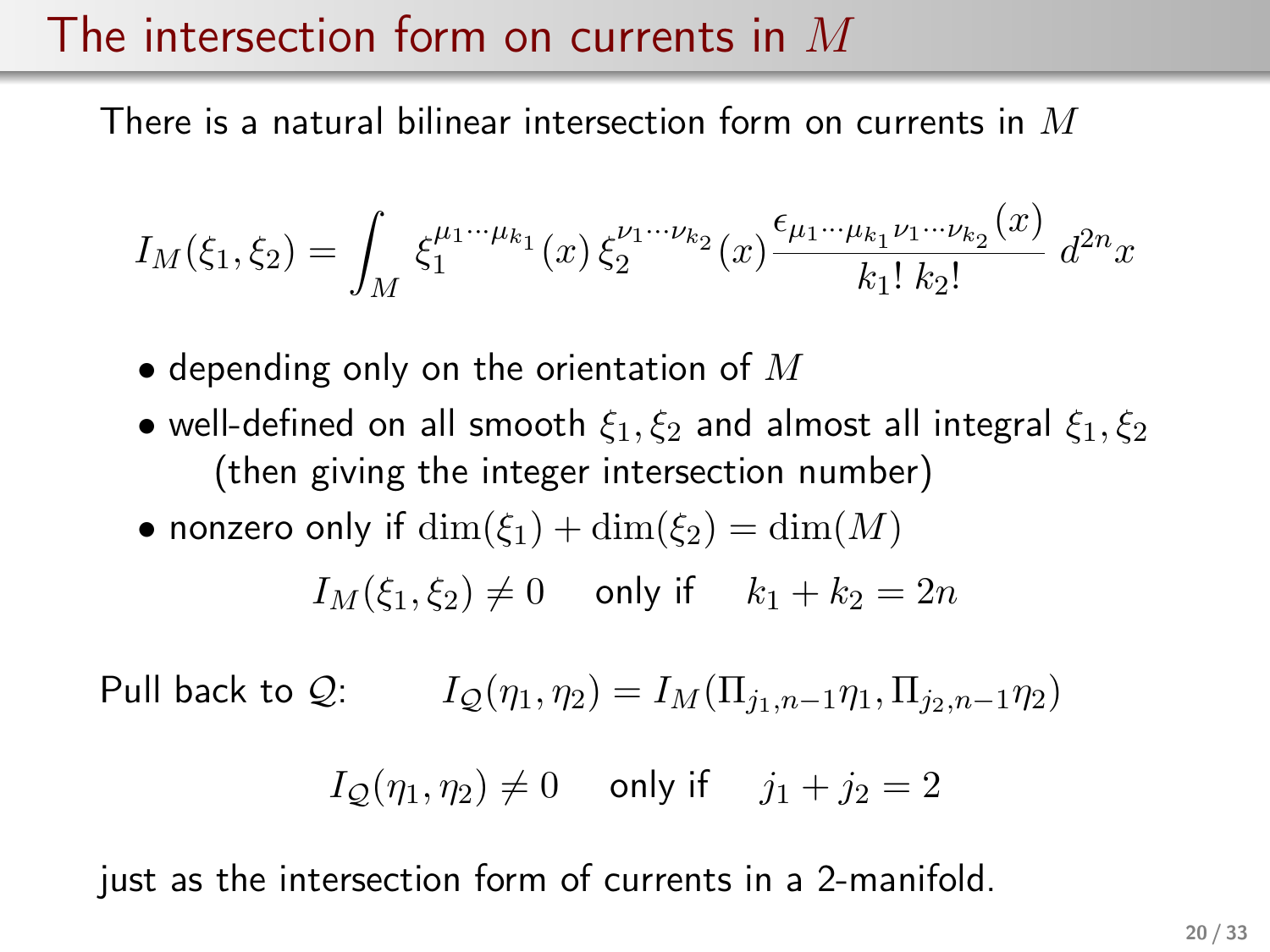### The quantum 2d gaussian model on  $\mathcal{Q}$

Write the Schwinger-Dyson equation for  $\langle A(x)\,F(x')\rangle$  smeared against two currents  $\xi_1$ ,  $\xi_2$ . Roughly (detail to follow) the S-D equation for the free  $n$ -form on  $M$  is

$$
\langle \int_{\xi_1} A_{\pm} \int_{\xi_2} dF_{\pm} \rangle = 2\pi i I_M(\xi_1, \xi_2) \qquad k_1 = n - 1, \quad k_2 = n + 1
$$

Pulled back to  $Q$ , the S-D equation is

$$
\langle \int_{\eta_1} \phi_{\pm} \int_{\eta_2} dj_{\pm} \rangle = 2\pi i I_{\mathcal{Q}}(\eta_1, \eta_2) \qquad j_1 = 0, \quad j_2 = 2
$$

which has exactly the same form as the S-D eqn of the 2d gaussian model on a Riemann surface Σ

$$
\langle \int_{\eta_1} \phi_{\pm} \int_{\eta_2} dj_{\pm} \rangle = 2\pi i I_{\Sigma}(\eta_1, \eta_2) \qquad j_1 = 0, \quad j_2 = 2
$$

which (unsmeared) is the Cauchy-Riemann equation

$$
\frac{\partial}{\partial \bar{z}} \frac{1}{z - z'} = \pi \delta^2 (z - z')
$$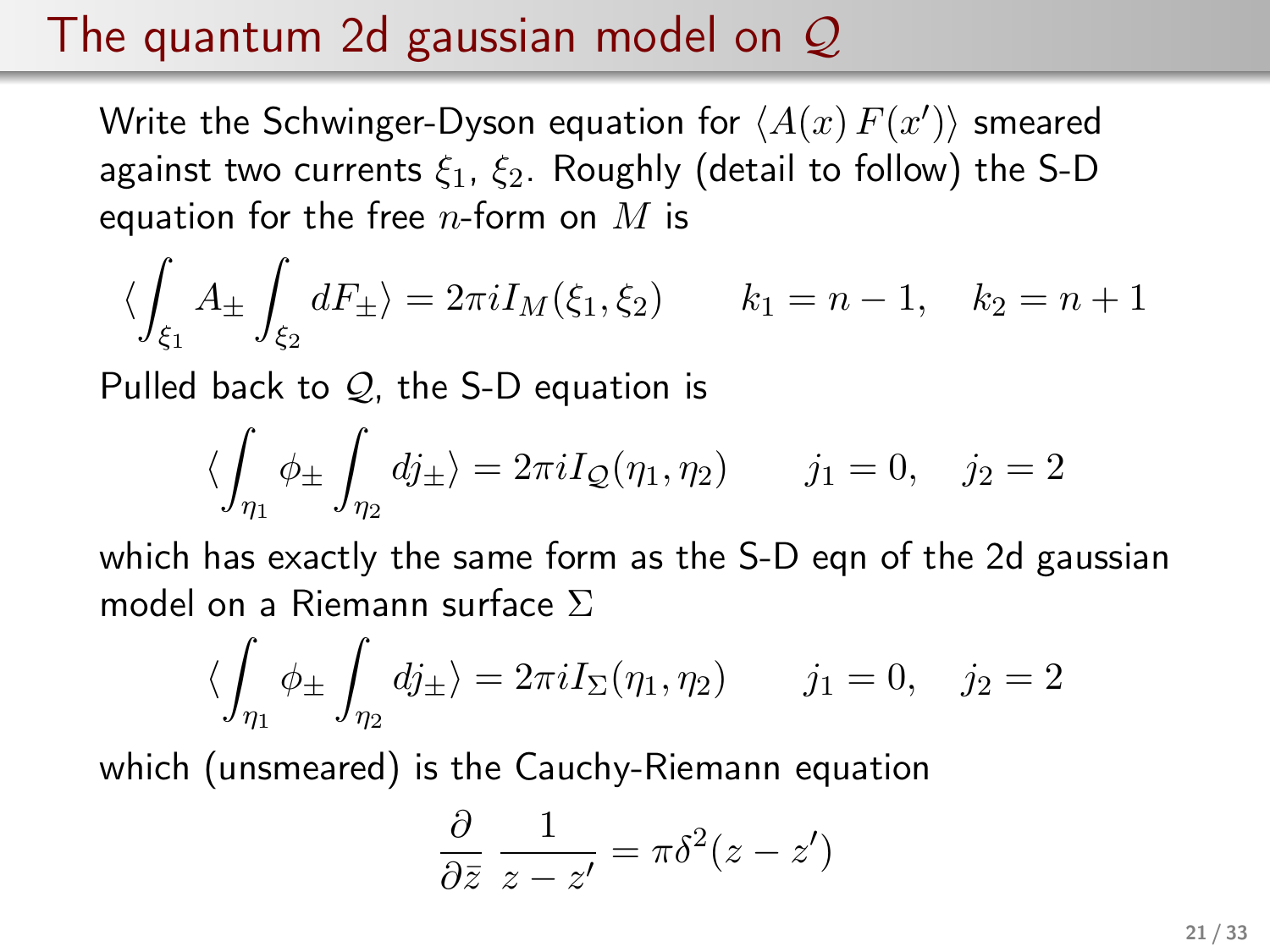#### The S-D equations (details to be skipped)

We want the S-D equations to look the same for all  $n$ , so that when they are pulled back to  $\mathcal{Q}$  they will all be the same.

But  $*^2 = (-1)^n$  and the intersection form  $I_M(\xi_1,\xi_2)$  has symmetry properties and various other properties that depend explicitly on  $n$ .

Solution: use complex currents and set

$$
\mathcal{Q}=\mathcal{D}_{n-1}^{int}(M)_{\mathbb{Z}\partial \xi_0}\oplus i\partial \mathcal{D}_{n}^{int}(M)
$$

The tangent spaces  $T_{\xi}Q$  are now complex vector spaces on which ∗ acts. Define

$$
J = \epsilon_n * \qquad \epsilon_n^2 = (-1)^{n-1}
$$

so

$$
J^2 = -1
$$

For n odd,  $\epsilon_n$  is real. Then all currents can be taken real.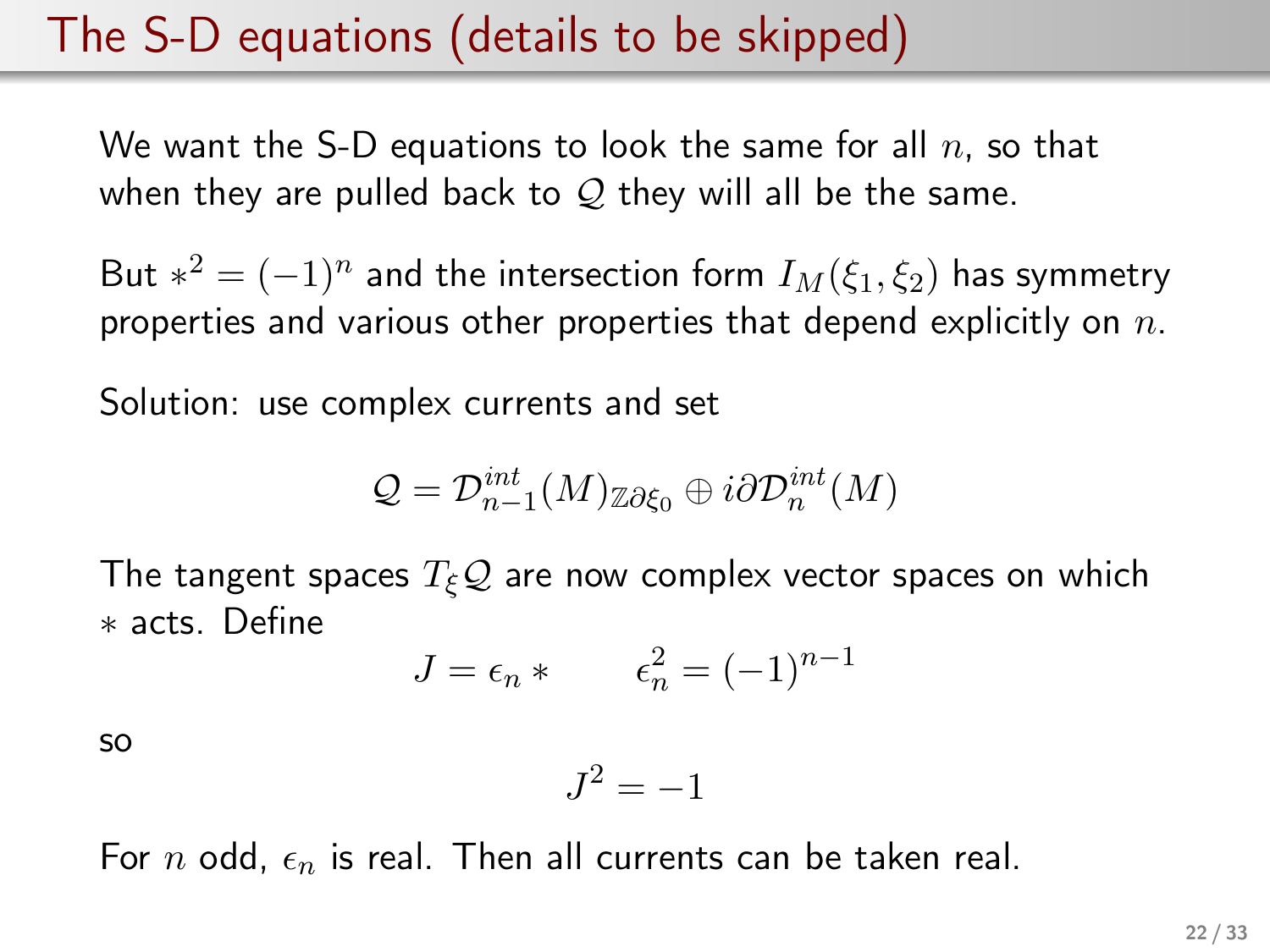Modify the intersection form so its properties are independent of  $n$ .

$$
I_M(\bar{\xi}_1, \xi_2) = \epsilon_{n,k_2-n} I_M(\bar{\xi}_1, \xi_2) \qquad \epsilon_{n,m} = (-1)^{nm+m(m+1)/2} \epsilon_n^{-1}
$$

 $\bullet$   $I_M \langle\,\bar\xi_1,\xi_2\,\rangle=-\,\overline{I_M \langle\,\bar\xi_2,\xi_1\,\rangle} \quad$  (skew-hermitian)

- $\bullet$   $I_M\langle \,\overline{\partial}\overline{\xi}_1,\xi_2\,\rangle+I_M\langle\,\bar{\xi}_1,\partial\xi_2\,\rangle=0$  (integration by parts)
- $\bullet$   $I_M\langle\bar\xi_1,J\xi_2\,\rangle$  is hermitian and positive definite on  $n$ -currents, i.e., on  $(j+n-1)$ -currents with  $j = 1$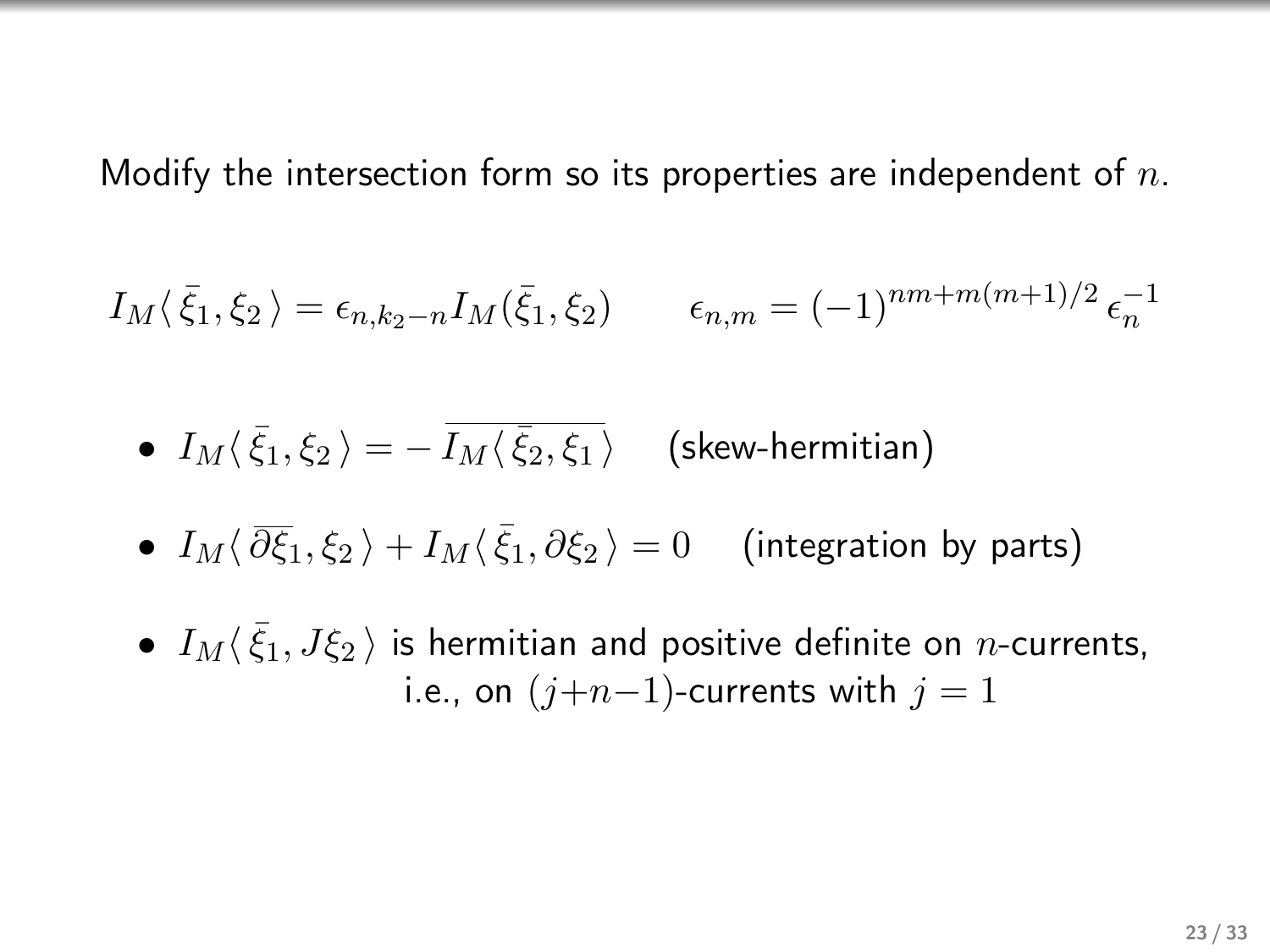The Schwinger-Dyson equation is now the same for all  $n$ 

$$
\langle \int_{\bar{\xi}_1} A^{\dagger}_{\alpha} \int_{\xi_2} dF_{\beta} \rangle = -2\pi i \gamma_{\alpha\beta} I_M \langle \bar{\xi}_1, \xi_2 \rangle
$$
  

$$
\gamma_{++} = 1, \quad \gamma_{--} = -1, \quad \gamma_{+-} = \gamma_{-+} = 0
$$

written in terms of the chiral fields and their euclidean adjoints ( $F$ and  $A$  are now complex fields):

$$
P_{\pm} = \frac{1}{2} \left( 1 \pm i^{-1} J \right) \qquad F_{\pm} = P_{\pm} F \qquad dA_{\pm} = F_{\pm}
$$

$$
F_{\pm}^{\dagger} = \overline{F}_{\mp} \qquad A_{\pm}^{\dagger} = \overline{A}_{\mp}
$$

Pulled back to  $\mathcal{Q}_1$ , the S-D equation is the same as on a Riemann surface Σ

$$
\langle \int_{\bar{\eta}_1} \phi^{\dagger}_{\alpha} \int_{\eta_2} dj_{\beta} \rangle = -2\pi i \gamma_{\alpha\beta} I_{\mathcal{Q}} \langle \bar{\eta}_1, \eta_2 \rangle
$$

where  $I_Q\langle \bar{\eta}_1, \eta_2 \rangle$  has the same properties as  $I_\Sigma\langle \bar{\eta}_1, \eta_2 \rangle$ .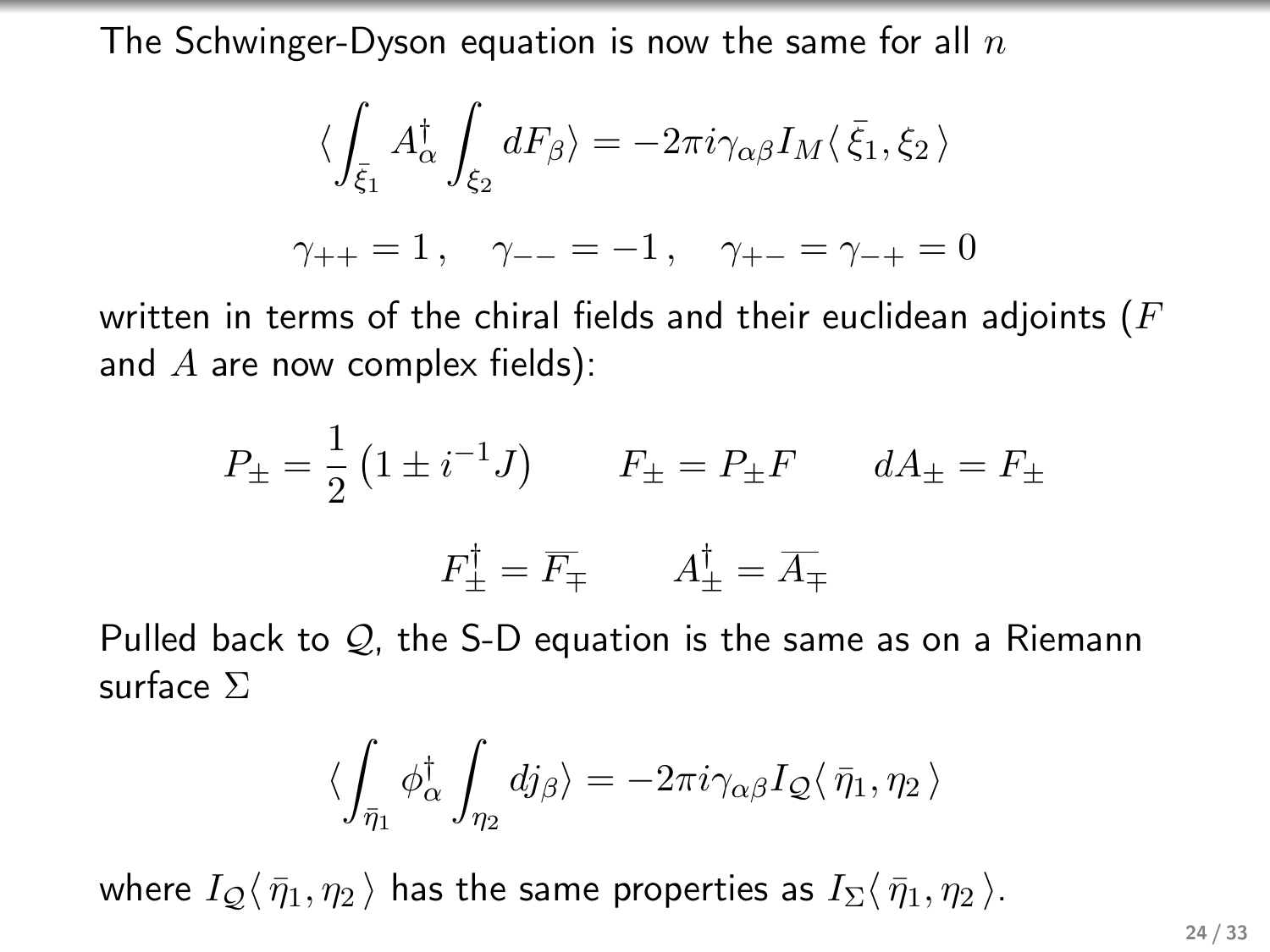Now we can define a quasi Riemann surface as a metric space whose currents have the structures needed to write the Cauchy-Riemann equation in the same form as the C-R equation for an ordinary Riemann surface.

Here is the definition for the real case, which covers the examples with  $n$  odd.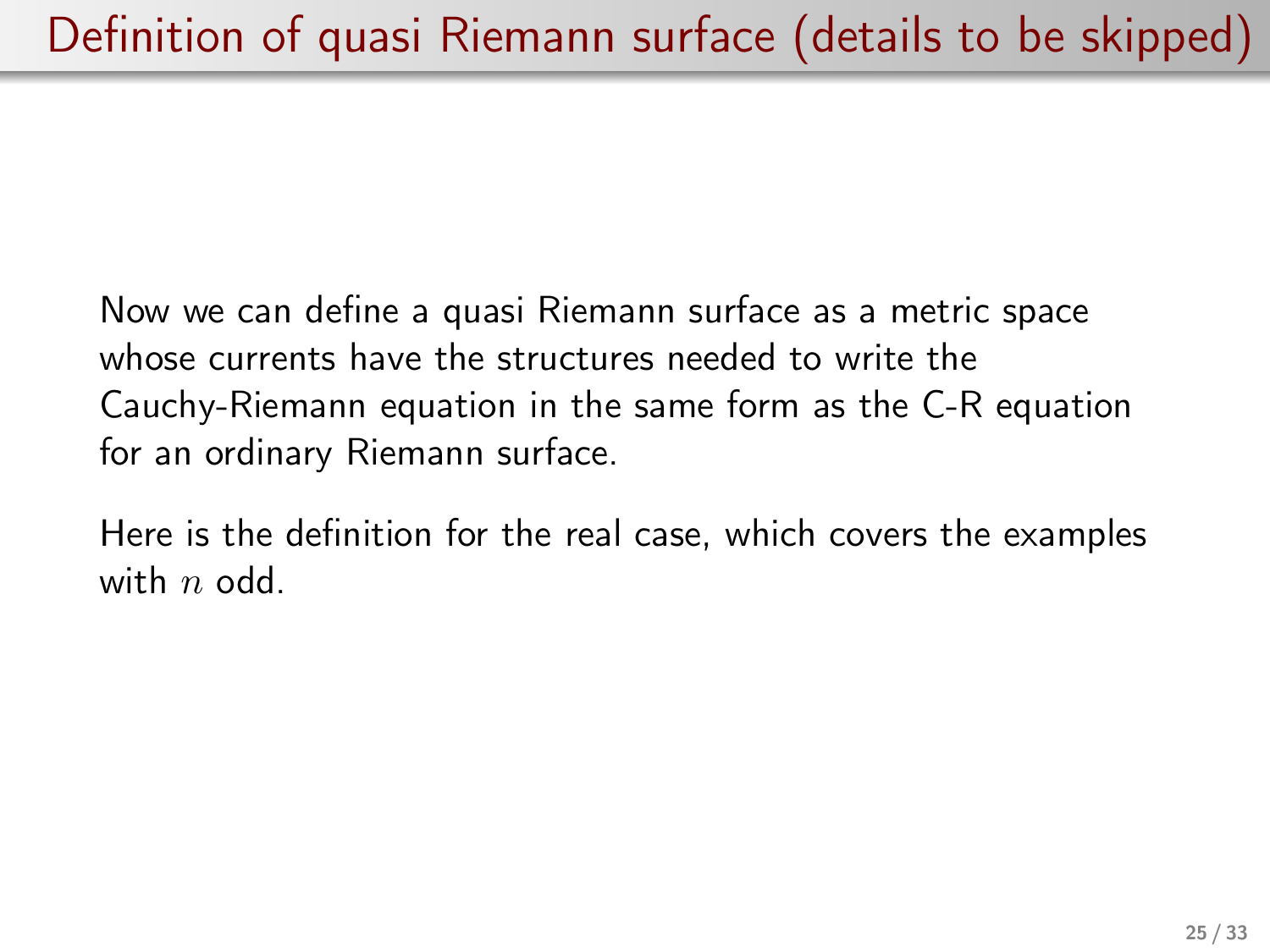A real quasi Riemann surface is

- a metric abelian group  $\mathcal Q$  with a morphism  $\mathcal Q \stackrel{\partial}{\longrightarrow} \mathbb Z$
- a translation-invariant linear operator  $J$  on the tangent spaces  $T_{\xi}Q=T_0Q$
- a densely defined translation-invariant integral bilinear form  $I_{\mathcal{Q}}\langle\,\eta_1,\eta_2\,\rangle$  on  $\underset{j}{\oplus}\mathcal{D}_j^{int}(\mathcal{Q})$

satisfying

1. 
$$
J^2 = -1
$$
 (J is an almost-complex structure)

2. 
$$
I_Q(\eta_1, \eta_2) \neq 0
$$
 only if  $j_1 + j_2 = 2$ 

- 3.  $I_{\mathcal{O}}\langle \eta_1, \eta_2 \rangle = -I_{\mathcal{O}}\langle \eta_2, \eta_1 \rangle$  (skew symmetric)
- 4.  $I_{\mathcal{O}}\langle \partial \eta_1, \eta_2 \rangle + I_{\mathcal{O}}\langle \eta_1, \partial \eta_2 \rangle = 0$  (integration by parts)
- 5.  $I_{\mathcal{Q}}\langle \eta_1, J\eta_2 \rangle$  on 1-currents is symmetric and non-negative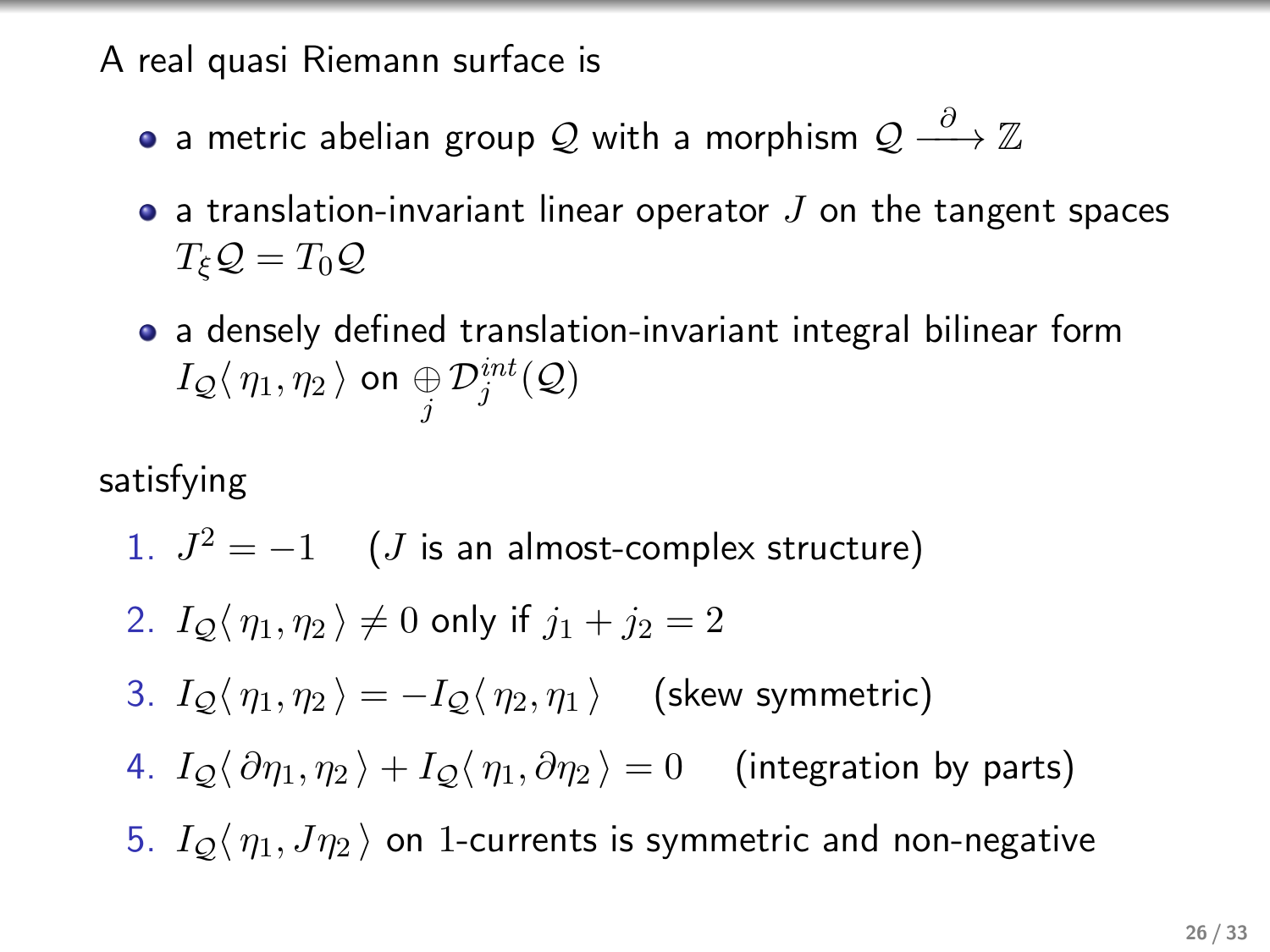#### **Prospects**

We have the 2d gaussian model on the quasi Riemann surfaces  $\mathcal Q$ and, what is equivalent, the Cauchy-Riemann equation.

So we have the foundation for all the constructions of 2d cft on the quasi Riemann surfaces Q.

Performing these constructions on the quasi Riemann surfaces  $\mathcal{Q}(M)$  will produce new cfts of  $(n-1)$ -dimensional defects in conformal 2n-manifolds M.

We can further envision extending all the constructions of non-conformal 2d qft to obtain, for each non-conformal 2d qft, a non-conformal qft of defects in  $M$ .

A cornucopeia of questions present themselves — foundational technical problems — opportunities to leverage 2d qft to develop a new technology for doing qft in  $2n$  dimensions — a new territory of qft to explore. A sampling of possible questions follow.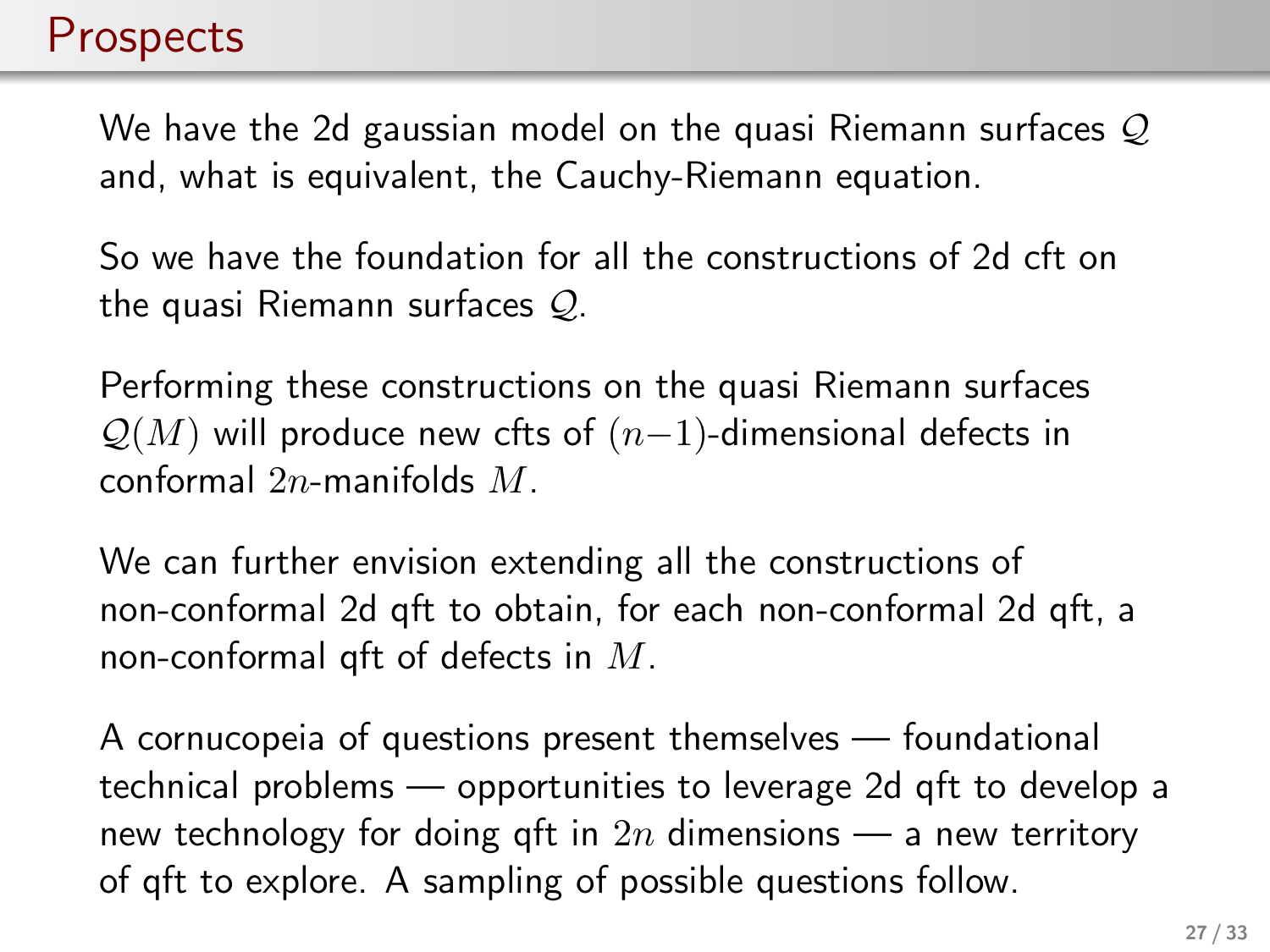#### **Conjecture**

- $\bullet$  A quasi Riemann surface  $\mathcal Q$  is classified up to isomorphism by its Jacobian — the integral homology in the middle dimension as a lattice in a complex vector space.
- Each  $\mathcal Q$  is isomorphic to  $\mathcal Q(\Sigma) = \mathcal D_0^{int}(\Sigma)$  where  $\Sigma$  is the 2-dimensional space with the same Jacobian as  $Q$ .

 $S^{2n} = \mathbb{R}^{2n} \cup \{\infty\}$  has trivial Jacobian, so the conjecture implies that all the quasi Riemann surfaces  $\mathcal{Q}(S^{2n})$  are isomorphic

$$
\mathcal{D}_{n-1}^{int}(S^{2n})_{\mathbb{Z}\partial\xi_0}\;\cong\;\mathcal{D}_0^{int}(S^2)\qquad\forall\,n,\;\forall\,\mathbb{Z}\partial\xi_0
$$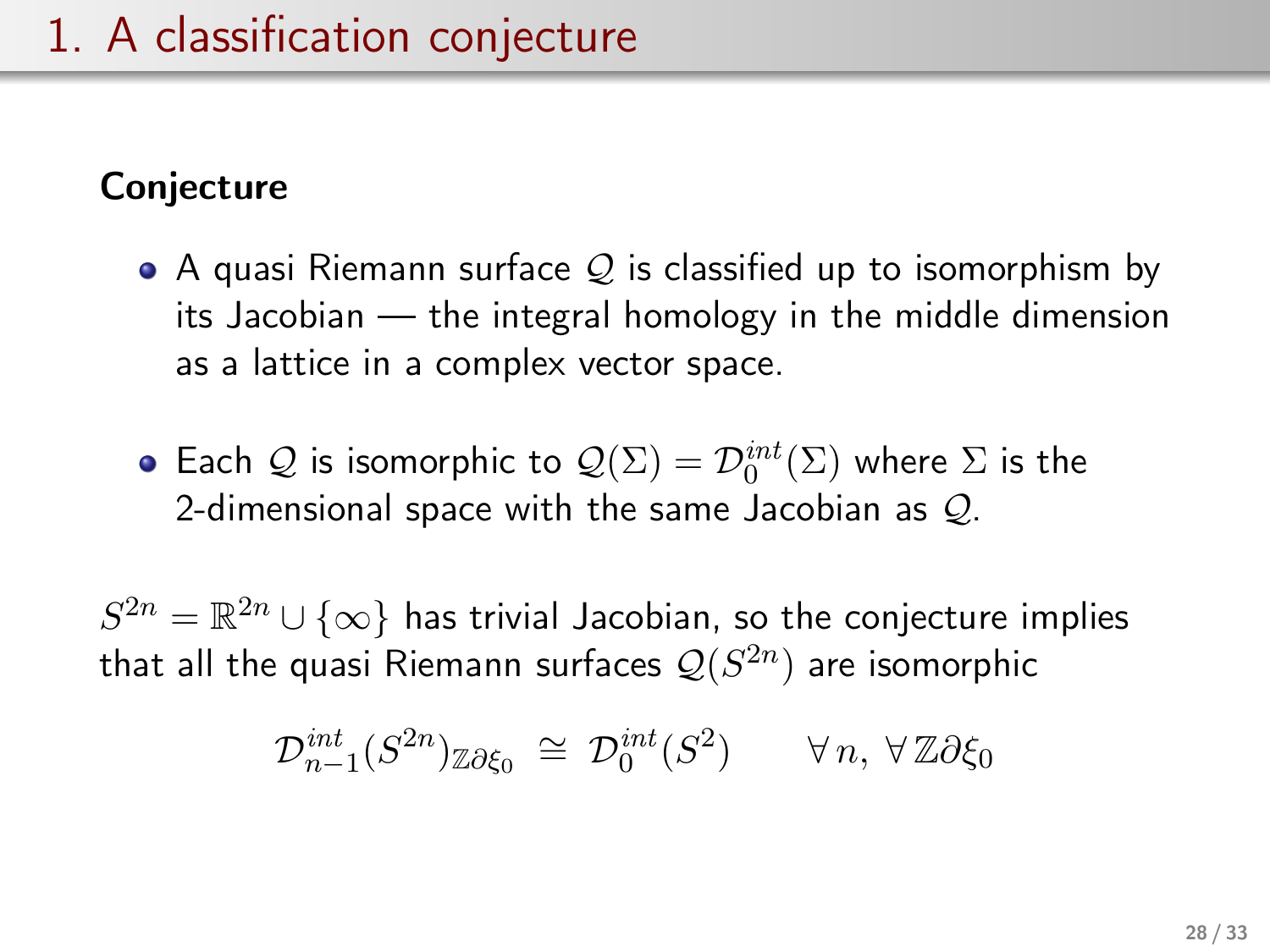## 2. Construct cfts on  $M$  via the conjectured isomorphisms  $\mathcal{Q} = \mathcal{D}_{n-1}^{\text{int}}(M)_{\mathbb{Z}\partial \xi_0} \cong \mathcal{D}_0^{\text{int}}(\Sigma)$

- 1. Start with an ordinary 2d cft on the 2d space  $\Sigma$ . Call it CFT<sub>2</sub>.
- 2. Lift CFT $_2$  to  $\mathcal{D}_0^{int}(\Sigma)$ . Call this ECFT $_2$  (extended CFT $_2)$ This lifting still remains to be done for the vertex operators of the 2d gaussian model  $-$  i.e., renormalize them as fields on the space of *integral* 0-currents  $\eta = \sum_i m_i \delta_{x_1}$

$$
V_{p,p^*}(\eta) = e^{ip \int_{\eta} \phi + ip^* \int_{\eta} \phi^*} = e^{ip \sum_i m_i \phi(x_i) + ip^* \sum_i m_i \phi^*(x_i)}
$$

In general, such a field  $\Phi(\eta)$  might be described by a radial quantization state at each point  $x \in \Sigma$ .

3. Use an isomorphism  $\mathcal{Q} \cong \mathcal{D}_0^{int}(\Sigma)$  to put  $\mathsf{EQFT}_2$  on each fiber  $\mathcal{Q}.$ 

Note: it also remains to renormalize  $V_{p,p^*}(\xi)$  in the *n*-form theory for integral  $(n-1)$ -currents  $\xi$ . These renormalizations for all values of  $n$  have to be consistent with the isomorphisms  $\mathcal{Q} \cong \mathcal{D}^{int}_0(\Sigma)$ .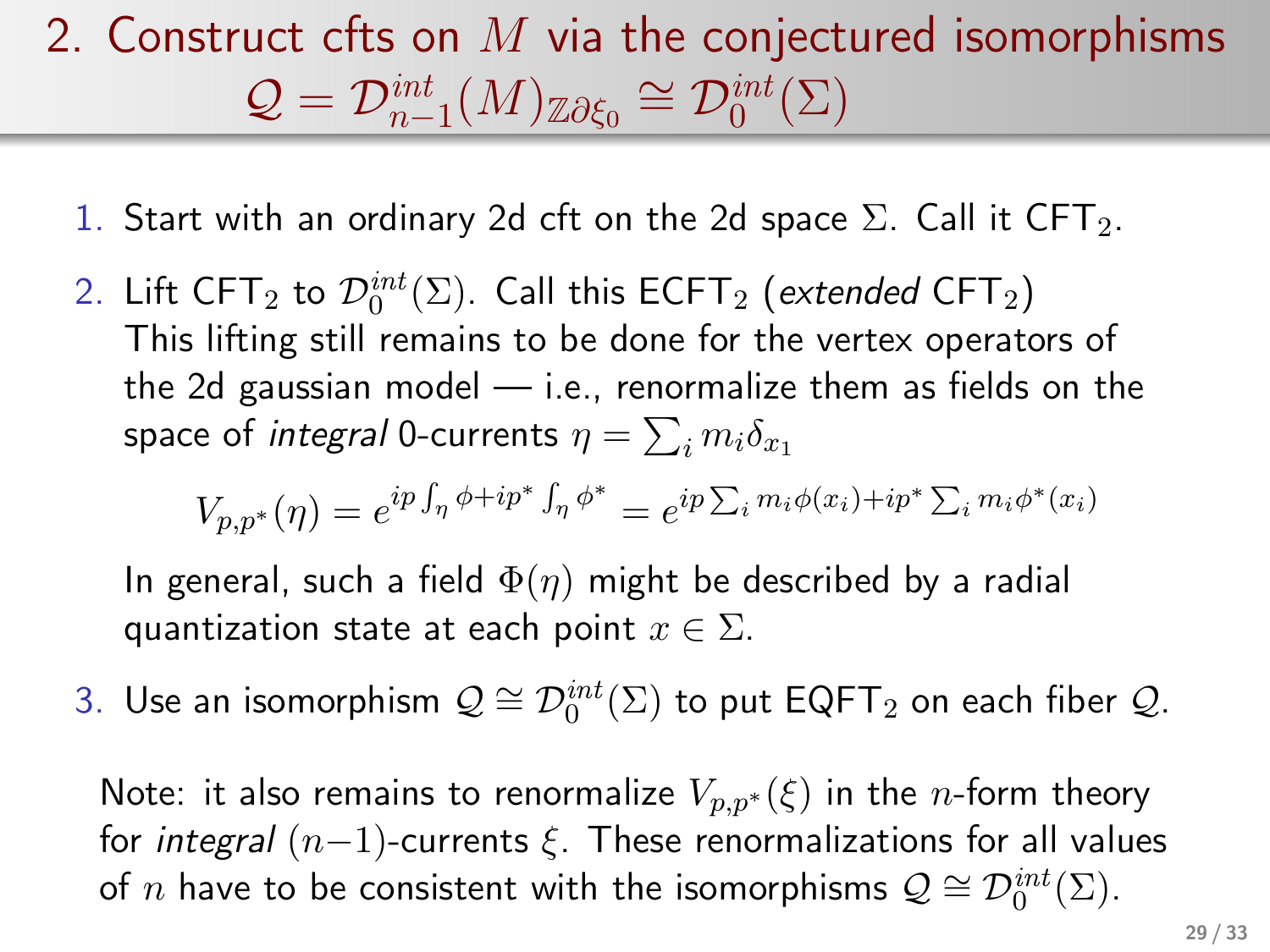## 3. The gauge ambiguity

The choice of isomorphism  $\mathcal{Q} \cong \mathcal{D}^{int}_0(\Sigma)$  for each fiber is not unique. Different isomorphisms can produce theories on the fiber that differ by an element of the global symmetry group  $G$  of CFT<sub>2</sub>. The possible theories on the fibers form a principle  $G$ -bundle, a gauge bundle,  $\mathcal{T}(M) \to \mathcal{B}(M)$ .

Consider a CFT<sub>2</sub> with nonabelian current algebra  $j^a(x)$  in the Lie algebra g of the global symmetry group  $G$ , e.g. the 2d Gaussian model at  $R = R^* = 1$  with  $G = SU(2) \times SU(2)$ .

The ECFT on each fiber contains 1-forms  $j^a(\xi)$  in the local Lie algebra  $\mathfrak{g}_{\partial \xi_0}$  of the fiber. These correspond to  $n$ -forms  $F^a(x)$  on the space-time  $M$ , again in  $\mathfrak{g}_{\partial \xi_0}$ . The  $j^a(\xi)$  constitute the curvature tensor of a nonabelian connection in the gauge bundle.

In this way, the CFT<sub>2</sub> gives rise to a quantum theory with nonabelian gauge symmetry over the base space  $\mathcal{B}(M)$ .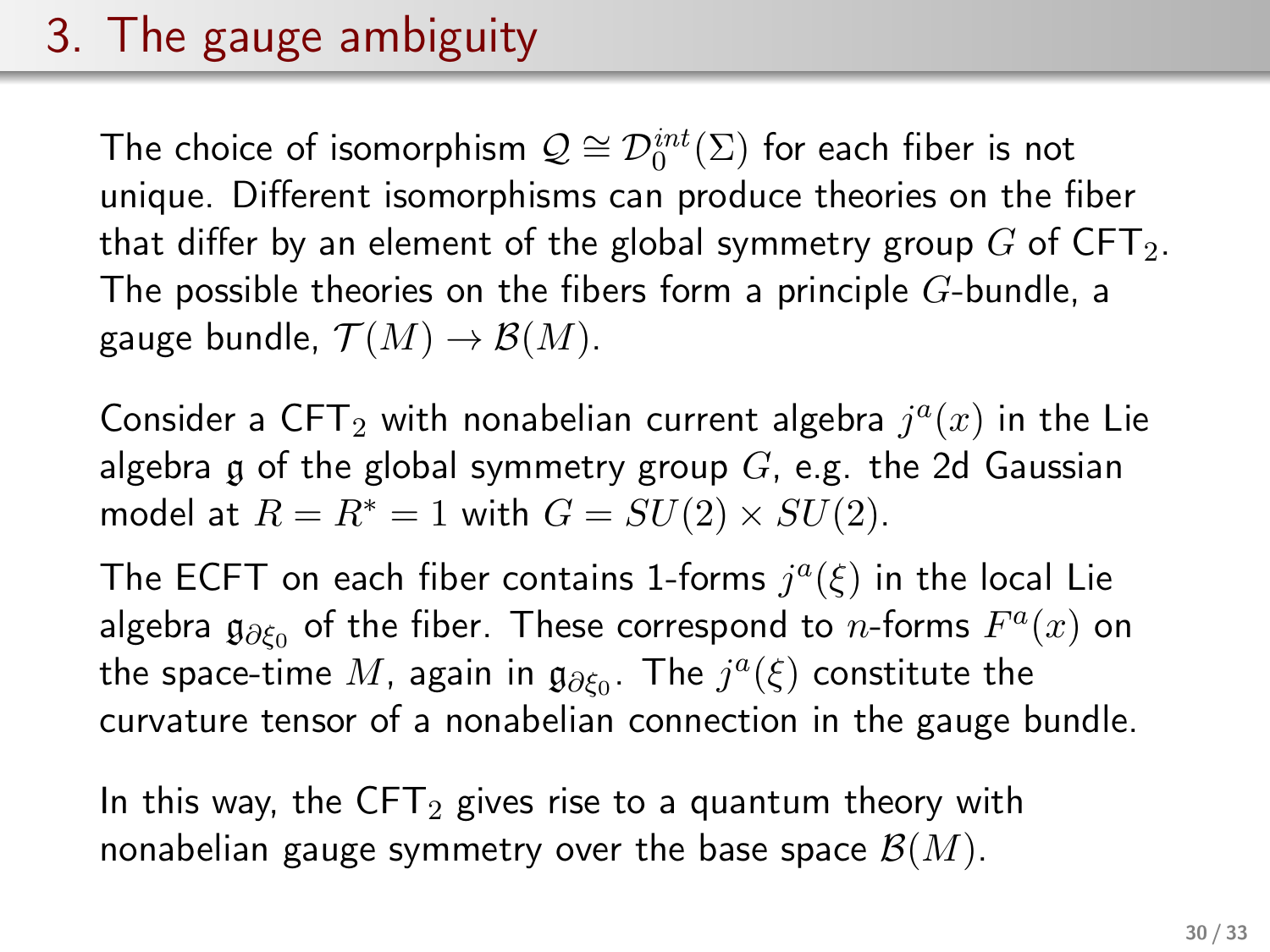In the abelian case  $-$  the free *n*-form  $-$  the gauge symmetry over  $\mathcal{B}(M)$  reduces to ordinary local gauge symmetry in the space-time  $M$ . Is there a local space-time interpretation of the nonabelian gauge symmetry over  $\mathcal{B}(M)$ ?

More generally, the plan is to make a cft of  $(n-1)$ -dimensional defects in  $2n$  dimensions for for each ordinary 2d cft (and a non-conformal qft from each 2d qft). Will these new theories have a local space-time interpretation (assuming the projected construction is successful)? Tiny defects look like points in  $M$ , so fields  $\Phi(\xi)$  on  $\mathcal{Q}(M)$  will when restricted to small  $\xi$  give ordinary local quantum fields on  $M$ . Will these form a local quantum field theory on  $M$ ? If so, will they be new local gfts in  $2n$ -dimensions?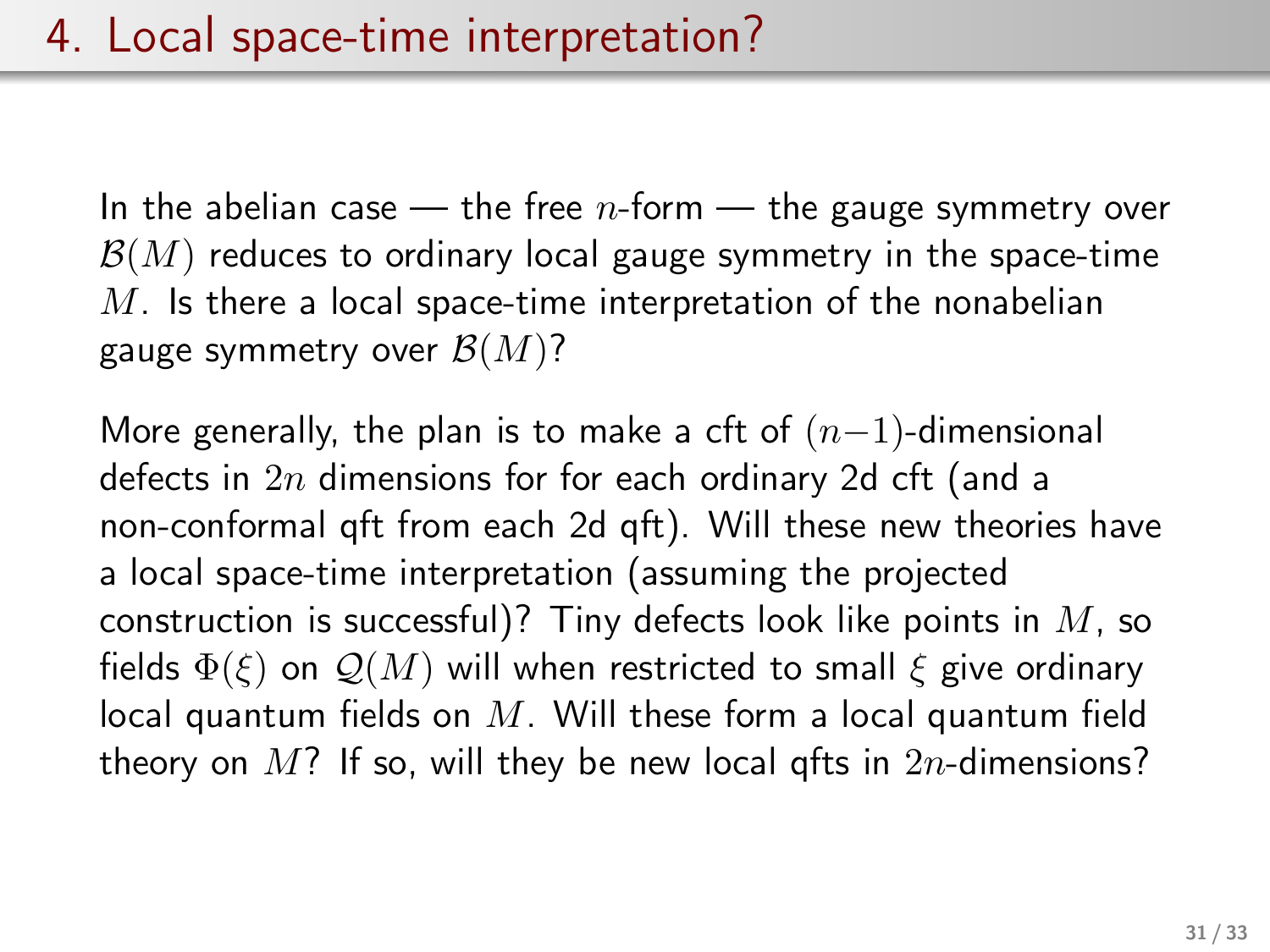### 5. Automorphism groups of the quasi Riemann surfaces

If the classification conjecture is correct, then there will be an automorphism group  $Aut(Q(\Sigma))$  for each Jacobian.

There will be a conjugacy class of group inclusions

 $\text{Conf}(M) \to \text{Aut}(\mathcal{Q}(\Sigma))$ 

for every conformal symmetry group of every conformal manifold  $M$  with the given Jacobian.

 $Aut(Q(\Sigma))$  will be the structure group of the fiber bundle of quasi Riemann surfaces  $\mathcal{Q}(M) \to \mathcal{B}(M)$ . Each fiber will be isomorphic to  $\mathcal{Q}(\Sigma)$  up to an element of  $\text{Aut}(\mathcal{Q}(\Sigma)).$ 

There will be a group automorphism

$$
\mathrm{Aut}(\mathcal{Q}(\Sigma)) \to \mathrm{Sym}(\mathsf{CFT}_2)
$$

for every global symmetry group  $Sym(CFT_2)$  of a 2d cft.